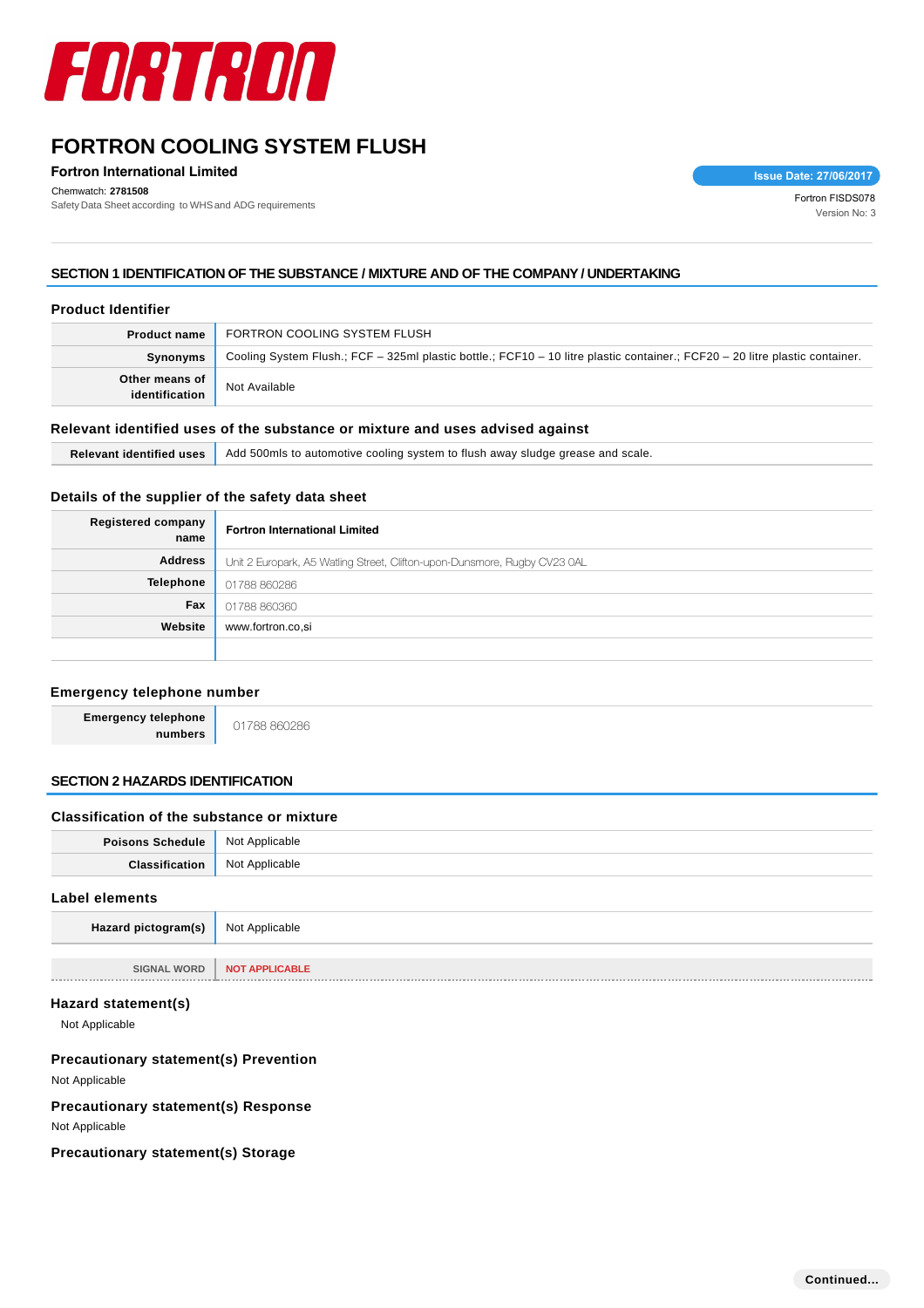Not Applicable

# **Precautionary statement(s) Disposal**

Not Applicable

#### **SECTION 3 COMPOSITION / INFORMATION ON INGREDIENTS**

#### **Substances**

See section below for composition of Mixtures

#### **Mixtures**

| <b>CAS No</b> | %[weight] | <b>Name</b>             |
|---------------|-----------|-------------------------|
| 7320-34-5     | 10-30     | potassium pyrophosphate |
| Not Available | $<$ 10    | surfactants             |
| 63148-62-9    | $<$ 10    | polydimethylsiloxane    |
| 7732-18-5     | >60       | water                   |

#### **SECTION 4 FIRST AID MEASURES**

#### **Description of first aid measures**

| <b>Eye Contact</b>  | If this product comes in contact with the eyes:<br>• Wash out immediately with fresh running water.<br>Ensure complete irrigation of the eye by keeping eyelids apart and away from eye and moving the eyelids by<br>occasionally lifting the upper and lower lids.<br>► Seek medical attention without delay; if pain persists or recurs seek medical attention.<br>► Removal of contact lenses after an eye injury should only be undertaken by skilled personnel. |
|---------------------|----------------------------------------------------------------------------------------------------------------------------------------------------------------------------------------------------------------------------------------------------------------------------------------------------------------------------------------------------------------------------------------------------------------------------------------------------------------------|
| <b>Skin Contact</b> | If skin or hair contact occurs:<br>Flush skin and hair with running water (and soap if available).<br>▶ Seek medical attention in event of irritation.                                                                                                                                                                                                                                                                                                               |
| Inhalation          | If fumes, aerosols or combustion products are inhaled remove from contaminated area.<br>• Other measures are usually unnecessary.                                                                                                                                                                                                                                                                                                                                    |
| Ingestion           | Immediately give a glass of water.<br>First aid is not generally required. If in doubt, contact a Poisons Information Centre or a doctor.                                                                                                                                                                                                                                                                                                                            |

#### **Indication of any immediate medical attention and special treatment needed**

for phosphate salts intoxication:

- All treatments should be based on observed signs and symptoms of distress in the patient. Consideration should be given to the possibility that overexposure to materials other than this product may have occurred.
- Ingestion of large quantities of phosphate salts (over 1.0 grams for an adult) may cause an osmotic catharsis resulting in diarrhoea and probable abdominal cramps. Larger doses such as 4-8 grams will almost certainly cause these effects in everyone. In healthy individuals most of the ingested salt will be excreted in the faeces with the diarrhoea and, thus, not cause any systemic toxicity. Doses greater than 10 grams hypothetically may cause systemic toxicity.
- **F** Treatment should take into consideration both anionic and cation portion of the molecule.
- All phosphate salts, except calcium salts, have a hypothetical risk of hypocalcaemia, so calcium levels should be monitored.

Treat symptomatically.

# **SECTION 5 FIREFIGHTING MEASURES**

#### **Extinguishing media**

- There is no restriction on the type of extinguisher which may be used.
- Use extinguishing media suitable for surrounding area.

# **Special hazards arising from the substrate or mixture**

| Fire Incompatibility None known. |                                                                                                                                                                                                                                   |
|----------------------------------|-----------------------------------------------------------------------------------------------------------------------------------------------------------------------------------------------------------------------------------|
| <b>Advice for firefighters</b>   |                                                                                                                                                                                                                                   |
|                                  | $\mathbf{r}$ . A finite finite finite and in a set of the finite state of the state of the set of the set of the set of the set of the set of the set of the set of the set of the set of the set of the set of the set of the se |

|                      | Alert Fire Brigade and tell them location and nature of hazard.                    |
|----------------------|------------------------------------------------------------------------------------|
|                      | Wear breathing apparatus plus protective gloves in the event of a fire.            |
|                      | ► Prevent, by any means available, spillage from entering drains or water courses. |
| <b>Fire Fighting</b> | ■ Use fire fighting procedures suitable for surrounding area.                      |
|                      | ▶ DO NOT approach containers suspected to be hot.                                  |
|                      | ► Cool fire exposed containers with water spray from a protected location.         |
|                      |                                                                                    |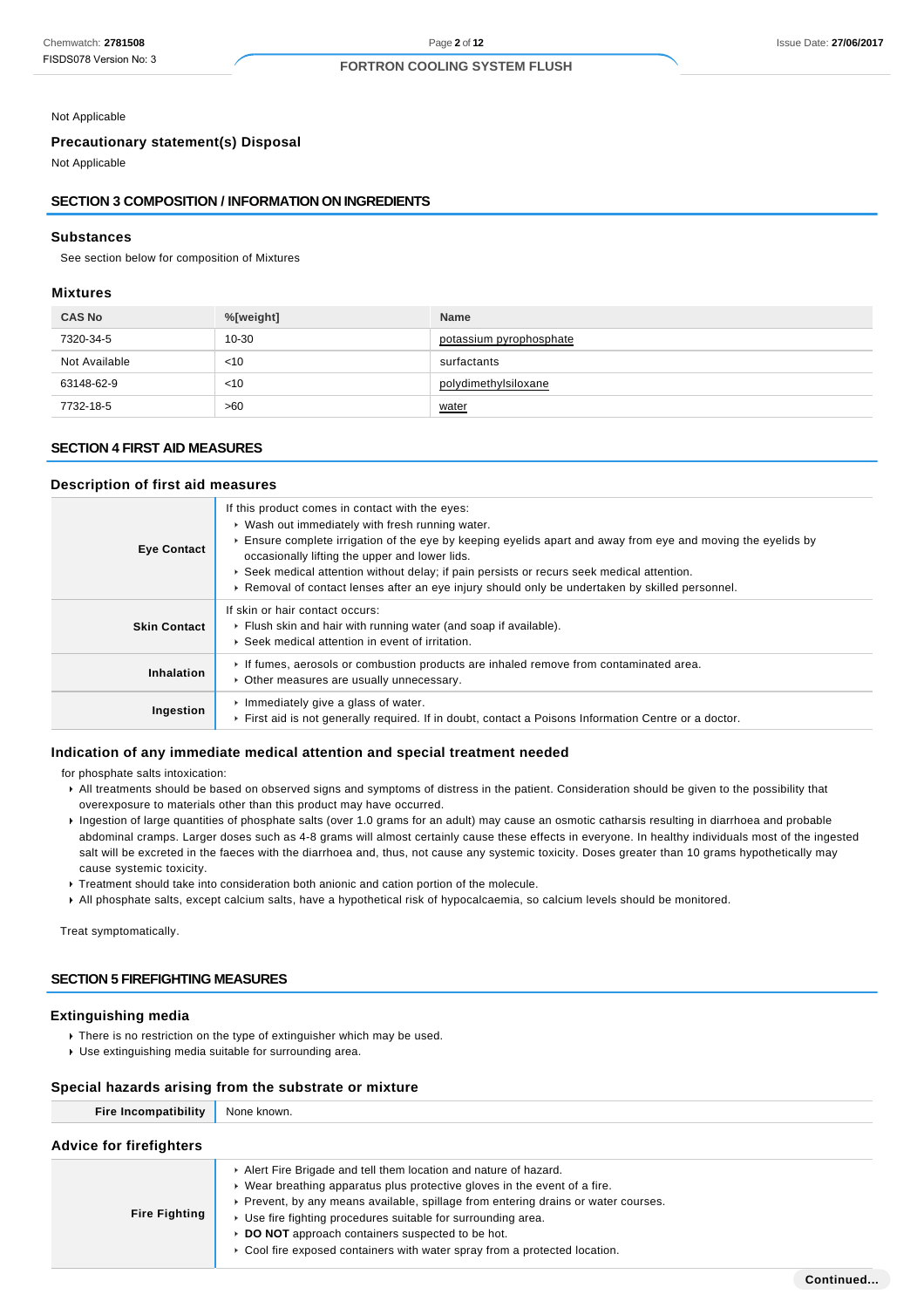|                              | If safe to do so, remove containers from path of fire.<br>Equipment should be thoroughly decontaminated after use.                                                                                                                          |
|------------------------------|---------------------------------------------------------------------------------------------------------------------------------------------------------------------------------------------------------------------------------------------|
| <b>Fire/Explosion Hazard</b> | $\triangleright$ Non combustible.<br>Not considered a significant fire risk, however containers may burn.<br>Decomposition may produce toxic fumes of:<br>phosphorus oxides (POx)<br>May emit poisonous fumes.<br>May emit corrosive fumes. |
| <b>HAZCHEM</b>               | Not Applicable                                                                                                                                                                                                                              |

### **SECTION 6 ACCIDENTAL RELEASE MEASURES**

### **Personal precautions, protective equipment and emergency procedures**

See section 8

### **Environmental precautions**

See section 12

#### **Methods and material for containment and cleaning up**

| <b>Minor Spills</b> | • Clean up all spills immediately.<br>Avoid breathing vapours and contact with skin and eyes.<br>$\triangleright$ Control personal contact with the substance, by using protective equipment.<br>► Contain and absorb spill with sand, earth, inert material or vermiculite.<br>$\cdot$ Wipe up.<br>• Place in a suitable, labelled container for waste disposal.                                                                                                                                                                                                                                                                                                                                                                                                                                                                                  |
|---------------------|----------------------------------------------------------------------------------------------------------------------------------------------------------------------------------------------------------------------------------------------------------------------------------------------------------------------------------------------------------------------------------------------------------------------------------------------------------------------------------------------------------------------------------------------------------------------------------------------------------------------------------------------------------------------------------------------------------------------------------------------------------------------------------------------------------------------------------------------------|
| <b>Major Spills</b> | Moderate hazard.<br>• Clear area of personnel and move upwind.<br>Alert Fire Brigade and tell them location and nature of hazard.<br>• Wear breathing apparatus plus protective gloves.<br>► Prevent, by any means available, spillage from entering drains or water course.<br>▶ Stop leak if safe to do so.<br>• Contain spill with sand, earth or vermiculite.<br>• Collect recoverable product into labelled containers for recycling.<br>• Neutralise/decontaminate residue (see Section 13 for specific agent).<br>• Collect solid residues and seal in labelled drums for disposal.<br>• Wash area and prevent runoff into drains.<br>After clean up operations, decontaminate and launder all protective clothing and equipment before storing and re-using.<br>If contamination of drains or waterways occurs, advise emergency services. |

Personal Protective Equipment advice is contained in Section 8 of the SDS.

# **SECTION 7 HANDLING AND STORAGE**

### **Precautions for safe handling**

| Safe handling            | Avoid all personal contact, including inhalation.<br>▶ Wear protective clothing when risk of exposure occurs.<br>▶ Use in a well-ventilated area.<br>▶ Prevent concentration in hollows and sumps.<br>DO NOT enter confined spaces until atmosphere has been checked.<br>DO NOT allow material to contact humans, exposed food or food utensils.<br>Avoid contact with incompatible materials.<br>V When handling, DO NOT eat, drink or smoke.<br>▶ Keep containers securely sealed when not in use.<br>Avoid physical damage to containers.<br>Always wash hands with soap and water after handling.<br>► Work clothes should be laundered separately. Launder contaminated clothing before re-use.<br>► Use good occupational work practice.<br>▶ Observe manufacturer's storage and handling recommendations contained within this SDS.<br>► Atmosphere should be regularly checked against established exposure standards to ensure safe working conditions are<br>maintained. |
|--------------------------|------------------------------------------------------------------------------------------------------------------------------------------------------------------------------------------------------------------------------------------------------------------------------------------------------------------------------------------------------------------------------------------------------------------------------------------------------------------------------------------------------------------------------------------------------------------------------------------------------------------------------------------------------------------------------------------------------------------------------------------------------------------------------------------------------------------------------------------------------------------------------------------------------------------------------------------------------------------------------------|
| <b>Other information</b> | Store in original containers.<br>▶ Keep containers securely sealed.<br>Store in a cool, dry, well-ventilated area.<br>► Store away from incompatible materials and foodstuff containers.<br>► Protect containers against physical damage and check regularly for leaks.<br>► Observe manufacturer's storage and handling recommendations contained within this SDS.                                                                                                                                                                                                                                                                                                                                                                                                                                                                                                                                                                                                                |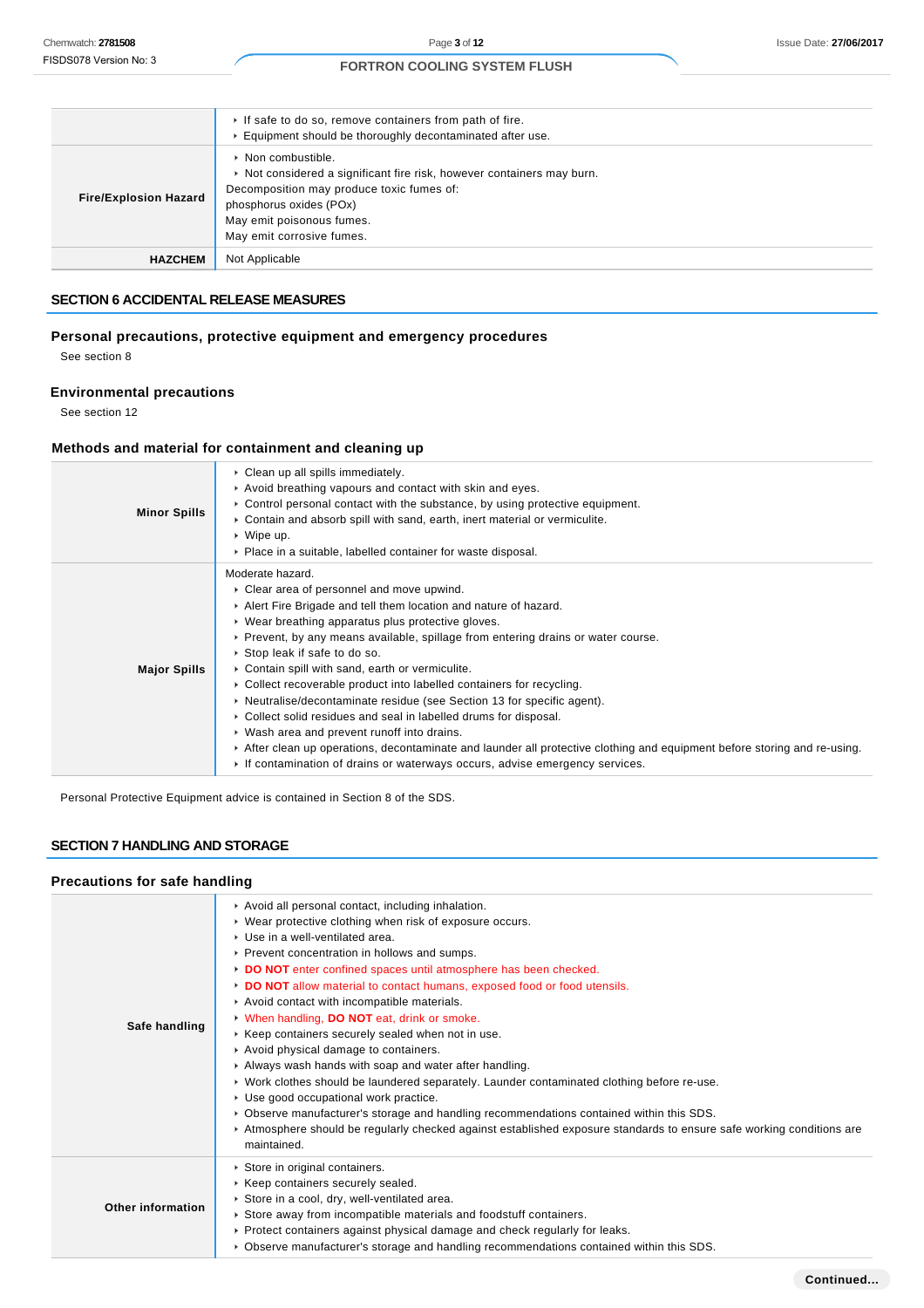# **Conditions for safe storage, including any incompatibilities**

| Suitable container      | • Polyethylene or polypropylene container.<br>▶ Packing as recommended by manufacturer.<br>• Check all containers are clearly labelled and free from leaks.                                                                                                                                                                                                                                                                                                                                                                                             |
|-------------------------|---------------------------------------------------------------------------------------------------------------------------------------------------------------------------------------------------------------------------------------------------------------------------------------------------------------------------------------------------------------------------------------------------------------------------------------------------------------------------------------------------------------------------------------------------------|
| Storage incompatibility | Traces of benzene, a carcinogen, may form when silicones are heated in air above 230 degrees C. Concentrated acids<br>and bases cause degradation of polymer. Boiling water may soften and weaken material.<br>▶ Phosphates are incompatible with oxidising and reducing agents.<br>▶ Phosphates are susceptible to formation of highly toxic and flammable phosphine gas in the presence of strong<br>reducing agents such as hydrides.<br>► Partial oxidation of phosphates by oxidizing agents may result in the release of toxic phosphorus oxides. |

# **SECTION 8 EXPOSURE CONTROLS / PERSONAL PROTECTION**

### **Control parameters**

### **OCCUPATIONAL EXPOSURE LIMITS (OEL)**

### **INGREDIENT DATA**

Not Available

#### **EMERGENCY LIMITS**

| Ingredient              | <b>Material name</b>                                                                   |                     | TEEL-1      | TEEL-2       | TEEL-3         |
|-------------------------|----------------------------------------------------------------------------------------|---------------------|-------------|--------------|----------------|
| potassium pyrophosphate | Potassium pyrophosphate; (Tetrapotassium diphosphorate)                                |                     | 61<br>mg/m3 | 680<br>mg/m3 | 1,200<br>mg/m3 |
| polydimethylsiloxane    | Dimethyl siloxane; (Dimethylpolysiloxane; Syltherm XLT; Syltherm 800;<br>Silicone 360) |                     | 65<br>mq/m3 | 720<br>mg/m3 | 4,300<br>mg/m3 |
|                         |                                                                                        |                     |             |              |                |
| Ingredient              | <b>Original IDLH</b>                                                                   | <b>Revised IDLH</b> |             |              |                |
| potassium pyrophosphate | Not Available                                                                          | Not Available       |             |              |                |
| polydimethylsiloxane    | Not Available                                                                          | Not Available       |             |              |                |
| water                   | Not Available                                                                          | Not Available       |             |              |                |

# **MATERIAL DATA**

# **Exposure controls**

|                         | Engineering controls are used to remove a hazard or place a barrier between the worker and the hazard. Well-designed<br>engineering controls can be highly effective in protecting workers and will typically be independent of worker interactions<br>to provide this high level of protection.<br>The basic types of engineering controls are:<br>Process controls which involve changing the way a job activity or process is done to reduce the risk.                                                                                        |                        |                                     |  |  |
|-------------------------|--------------------------------------------------------------------------------------------------------------------------------------------------------------------------------------------------------------------------------------------------------------------------------------------------------------------------------------------------------------------------------------------------------------------------------------------------------------------------------------------------------------------------------------------------|------------------------|-------------------------------------|--|--|
| Appropriate engineering | Enclosure and/or isolation of emission source which keeps a selected hazard "physically" away from the worker and<br>ventilation that strategically "adds" and "removes" air in the work environment. Ventilation can remove or dilute an air<br>contaminant if designed properly. The design of a ventilation system must match the particular process and chemical or<br>contaminant in use.<br>Employers may need to use multiple types of controls to prevent employee overexposure.                                                         |                        |                                     |  |  |
|                         | General exhaust is adequate under normal operating conditions. Local exhaust ventilation may be required in specific<br>circumstances. If risk of overexposure exists, wear approved respirator. Correct fit is essential to obtain adequate<br>protection. Provide adequate ventilation in warehouse or closed storage areas. Air contaminants generated in the<br>workplace possess varying "escape" velocities which, in turn, determine the "capture velocities" of fresh circulating air<br>required to effectively remove the contaminant. |                        |                                     |  |  |
| controls                | Type of Contaminant:                                                                                                                                                                                                                                                                                                                                                                                                                                                                                                                             |                        | Air Speed:                          |  |  |
|                         | solvent, vapours, degreasing etc., evaporating from tank (in still air).                                                                                                                                                                                                                                                                                                                                                                                                                                                                         |                        | $0.25 - 0.5$ m/s<br>(50-100 f/min)  |  |  |
|                         | aerosols, fumes from pouring operations, intermittent container filling, low speed conveyer<br>transfers, welding, spray drift, plating acid fumes, pickling (released at low velocity into zone of<br>active generation)                                                                                                                                                                                                                                                                                                                        |                        | $0.5 - 1$ m/s<br>(100-200 f/min.)   |  |  |
|                         | direct spray, spray painting in shallow booths, drum filling, conveyer loading, crusher dusts, gas<br>discharge (active generation into zone of rapid air motion)                                                                                                                                                                                                                                                                                                                                                                                |                        | $1 - 2.5$ m/s<br>(200-500 f/min.)   |  |  |
|                         | grinding, abrasive blasting, tumbling, high speed wheel generated dusts (released at high initial<br>velocity into zone of very high rapid air motion).                                                                                                                                                                                                                                                                                                                                                                                          |                        | $2.5 - 10$ m/s<br>(500-2000 f/min.) |  |  |
|                         | Within each range the appropriate value depends on:                                                                                                                                                                                                                                                                                                                                                                                                                                                                                              |                        |                                     |  |  |
|                         | Lower end of the range                                                                                                                                                                                                                                                                                                                                                                                                                                                                                                                           | Upper end of the range |                                     |  |  |
|                         |                                                                                                                                                                                                                                                                                                                                                                                                                                                                                                                                                  |                        |                                     |  |  |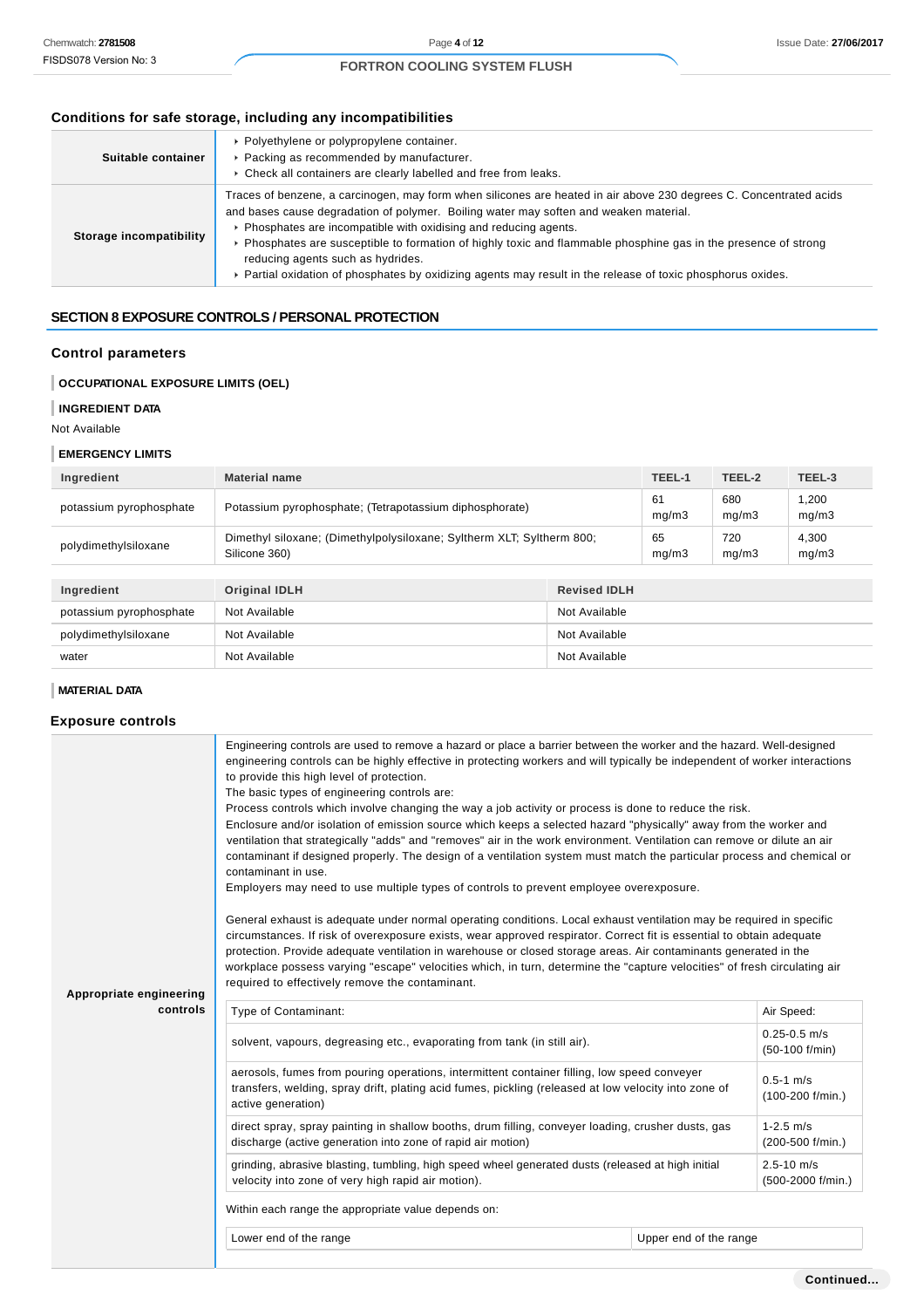**Personal protection**

**Eye and face protection**

# **FORTRON COOLING SYSTEM FLUSH**

| 1: Room air currents minimal or favourable to capture      | 1: Disturbing room air currents  |
|------------------------------------------------------------|----------------------------------|
| 2: Contaminants of low toxicity or of nuisance value only. | 2: Contaminants of high toxicity |
| 3: Intermittent, low production.                           | 3: High production, heavy use    |
| 4: Large hood or large air mass in motion                  | 4: Small hood-local control only |

Simple theory shows that air velocity falls rapidly with distance away from the opening of a simple extraction pipe. Velocity generally decreases with the square of distance from the extraction point (in simple cases). Therefore the air speed at the extraction point should be adjusted, accordingly, after reference to distance from the contaminating source. The air velocity at the extraction fan, for example, should be a minimum of 1-2 m/s (200-400 f/min) for extraction of solvents generated in a tank 2 meters distant from the extraction point. Other mechanical considerations, producing performance deficits within the extraction apparatus, make it essential that theoretical air velocities are multiplied by factors of 10 or more when extraction systems are installed or used.

|  | - |
|--|---|

| .<br><b>NEW YORK</b>                                   |
|--------------------------------------------------------|
| ▶ Safety glasses with side shields.                    |
| Chemical goggles.                                      |
| • Contact lenses may pose a special hazard; soft conta |

act lenses may absorb and concentrate irritants. A written policy document, describing the wearing of lenses or restrictions on use, should be created for each workplace or task. This should include a review of lens absorption and adsorption for the class of chemicals in use and an account of injury experience. Medical and first-aid personnel should be trained in their removal and suitable equipment should be readily available. In the event of chemical exposure, begin eye irrigation immediately and remove contact lens as soon as practicable. Lens should be removed at the first signs of eye redness or irritation - lens should be removed in a clean environment only after workers have washed hands thoroughly. [CDC NIOSH Current Intelligence Bulletin 59], [AS/NZS 1336 or national equivalent]

|                              | 1336 or national equivalent]                                                                                                                                                                                                                                                                                                                                                                                                                                                                                                                                                                                                                                                                                                                                                                                                                                                                                                                                                                                                                                                                                                                                                                                                                                                                                                                                                                                                                                                                                                                                                                                                                                                                                                                                                                                                                                                                                                                                                                                                                                                                                                                                                                                                                                                                                                                                                                                                                                                                                                                                                                                                                                                                                                                                                                                                                                                                                                                                                                                                                                                                                                                                                                                                                                                                                                                                                        |
|------------------------------|-------------------------------------------------------------------------------------------------------------------------------------------------------------------------------------------------------------------------------------------------------------------------------------------------------------------------------------------------------------------------------------------------------------------------------------------------------------------------------------------------------------------------------------------------------------------------------------------------------------------------------------------------------------------------------------------------------------------------------------------------------------------------------------------------------------------------------------------------------------------------------------------------------------------------------------------------------------------------------------------------------------------------------------------------------------------------------------------------------------------------------------------------------------------------------------------------------------------------------------------------------------------------------------------------------------------------------------------------------------------------------------------------------------------------------------------------------------------------------------------------------------------------------------------------------------------------------------------------------------------------------------------------------------------------------------------------------------------------------------------------------------------------------------------------------------------------------------------------------------------------------------------------------------------------------------------------------------------------------------------------------------------------------------------------------------------------------------------------------------------------------------------------------------------------------------------------------------------------------------------------------------------------------------------------------------------------------------------------------------------------------------------------------------------------------------------------------------------------------------------------------------------------------------------------------------------------------------------------------------------------------------------------------------------------------------------------------------------------------------------------------------------------------------------------------------------------------------------------------------------------------------------------------------------------------------------------------------------------------------------------------------------------------------------------------------------------------------------------------------------------------------------------------------------------------------------------------------------------------------------------------------------------------------------------------------------------------------------------------------------------------------|
| <b>Skin protection</b>       | See Hand protection below                                                                                                                                                                                                                                                                                                                                                                                                                                                                                                                                                                                                                                                                                                                                                                                                                                                                                                                                                                                                                                                                                                                                                                                                                                                                                                                                                                                                                                                                                                                                                                                                                                                                                                                                                                                                                                                                                                                                                                                                                                                                                                                                                                                                                                                                                                                                                                                                                                                                                                                                                                                                                                                                                                                                                                                                                                                                                                                                                                                                                                                                                                                                                                                                                                                                                                                                                           |
| <b>Hands/feet protection</b> | The selection of suitable gloves does not only depend on the material, but also on further marks of quality which vary<br>from manufacturer to manufacturer. Where the chemical is a preparation of several substances, the resistance of the<br>glove material can not be calculated in advance and has therefore to be checked prior to the application.<br>The exact break through time for substances has to be obtained from the manufacturer of the protective gloves and has<br>to be observed when making a final choice.<br>Personal hygiene is a key element of effective hand care. Gloves must only be worn on clean hands. After using gloves,<br>hands should be washed and dried thoroughly. Application of a non-perfumed moisturiser is recommended.<br>Suitability and durability of glove type is dependent on usage. Important factors in the selection of gloves include:<br>frequency and duration of contact,<br>chemical resistance of glove material,<br>glove thickness and<br>dexterity<br>Select gloves tested to a relevant standard (e.g. Europe EN 374, US F739, AS/NZS 2161.1 or national equivalent).<br>When prolonged or frequently repeated contact may occur, a glove with a protection class of 5 or higher<br>(breakthrough time greater than 240 minutes according to EN 374, AS/NZS 2161.10.1 or national equivalent) is<br>recommended.<br>When only brief contact is expected, a glove with a protection class of 3 or higher (breakthrough time<br>greater than 60 minutes according to EN 374, AS/NZS 2161.10.1 or national equivalent) is recommended.<br>Some glove polymer types are less affected by movement and this should be taken into account when<br>considering gloves for long-term use.<br>Contaminated gloves should be replaced.<br>As defined in ASTM F-739-96 in any application, gloves are rated as:<br>Excellent when breakthrough time > 480 min<br>Good when breakthrough time > 20 min<br>Fair when breakthrough time < 20 min<br>Poor when glove material degrades<br>For general applications, gloves with a thickness typically greater than 0.35 mm, are recommended.<br>It should be emphasised that glove thickness is not necessarily a good predictor of glove resistance to a specific<br>chemical, as the permeation efficiency of the glove will be dependent on the exact composition of the glove material.<br>Therefore, glove selection should also be based on consideration of the task requirements and knowledge of breakthrough<br>times.<br>Glove thickness may also vary depending on the glove manufacturer, the glove type and the glove model. Therefore, the<br>manufacturers' technical data should always be taken into account to ensure selection of the most appropriate glove for<br>the task.<br>Note: Depending on the activity being conducted, gloves of varying thickness may be required for specific tasks. For<br>example:<br>Thinner gloves (down to 0.1 mm or less) may be required where a high degree of manual dexterity is<br>needed. However, these gloves are only likely to give short duration protection and would normally be just for<br>single use applications, then disposed of.<br>Thicker gloves (up to 3 mm or more) may be required where there is a mechanical (as well as a chemical)<br>risk i.e. where there is abrasion or puncture potential |
|                              | .<br>the contract of the contract of the contract of the contract of the contract of the contract of the contract of                                                                                                                                                                                                                                                                                                                                                                                                                                                                                                                                                                                                                                                                                                                                                                                                                                                                                                                                                                                                                                                                                                                                                                                                                                                                                                                                                                                                                                                                                                                                                                                                                                                                                                                                                                                                                                                                                                                                                                                                                                                                                                                                                                                                                                                                                                                                                                                                                                                                                                                                                                                                                                                                                                                                                                                                                                                                                                                                                                                                                                                                                                                                                                                                                                                                |

Gloves must only be worn on clean hands. After using gloves, hands should be washed and dried thoroughly. Application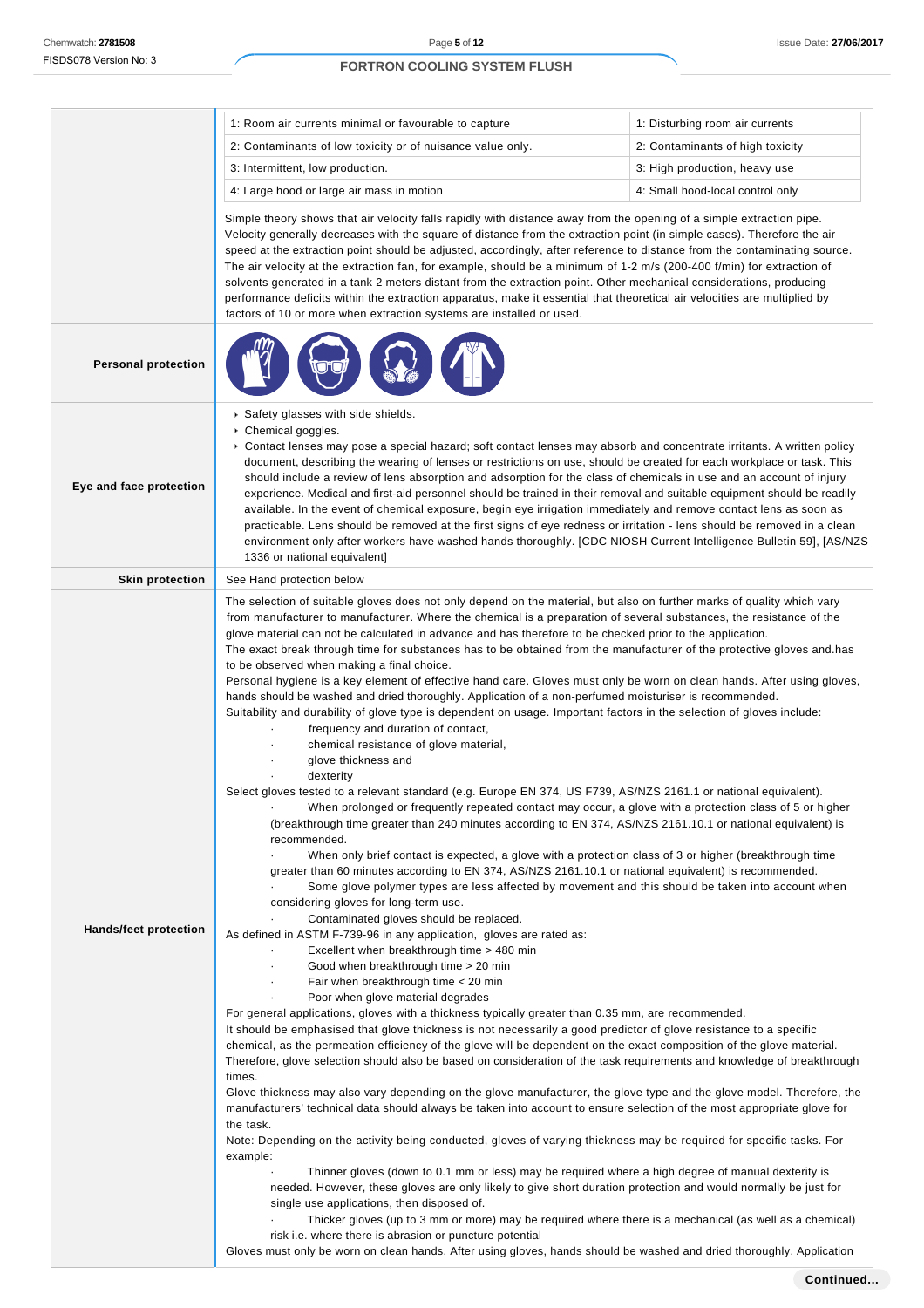|                        | of a non-perfumed moisturiser is recommended.<br>▶ Wear chemical protective gloves, e.g. PVC.<br>▶ Wear safety footwear or safety gumboots, e.g. Rubber |
|------------------------|---------------------------------------------------------------------------------------------------------------------------------------------------------|
| <b>Body protection</b> | See Other protection below                                                                                                                              |
| Other protection       | • Overalls.<br>▶ P.V.C. apron.<br>▶ Barrier cream.<br>▶ Skin cleansing cream.<br>$\triangleright$ Eye wash unit.                                        |

### **Recommended material(s)**

#### **GLOVE SELECTION INDEX**

| <b>Material</b> | <b>CPI</b> |
|-----------------|------------|
| <b>BUTYL</b>    | C          |
| NATURAL RUBBER  | C          |
| <b>NEOPRENE</b> | C          |
| <b>PVA</b>      | C          |
| <b>VITON</b>    | C          |

#### **Respiratory protection**

| Required<br>minimum<br>protection<br>factor | Maximum gas/vapour<br>concentration present<br>in air p.p.m. (by<br>volume) | Half-face<br>Respirator | <b>Full-Face</b><br>Respirator     |
|---------------------------------------------|-----------------------------------------------------------------------------|-------------------------|------------------------------------|
| up to 10                                    | 1000                                                                        | $A-AUS/$<br>Class1 P2   |                                    |
| up to $50$                                  | 1000                                                                        | -                       | $A-AUS/$<br>Class 1 P <sub>2</sub> |
| up to $50$                                  | 5000                                                                        | Airline *               | $\blacksquare$                     |
| up to 100                                   | 5000                                                                        | -                       | $A-2P2$                            |
| up to 100                                   | 10000                                                                       | -                       | A-3 P2                             |
| $100+$                                      |                                                                             |                         | Airline**                          |

# **SECTION 9 PHYSICAL AND CHEMICAL PROPERTIES**

#### **Information on basic physical and chemical properties**

| Chemwatch: 2781508                                                                                      |                                                                                                                                                                                                                                |            | Page 6 of 12                                                                     |                                                   |                                                                                                                                                                                                                                                                                  |                  | <b>Issue Date: 27/06/20</b>                                           |
|---------------------------------------------------------------------------------------------------------|--------------------------------------------------------------------------------------------------------------------------------------------------------------------------------------------------------------------------------|------------|----------------------------------------------------------------------------------|---------------------------------------------------|----------------------------------------------------------------------------------------------------------------------------------------------------------------------------------------------------------------------------------------------------------------------------------|------------------|-----------------------------------------------------------------------|
| FISDS078 Version No: 3                                                                                  | <b>FORTRON COOLING SYSTEM FLUSH</b>                                                                                                                                                                                            |            |                                                                                  |                                                   |                                                                                                                                                                                                                                                                                  |                  |                                                                       |
|                                                                                                         | of a non-perfumed moisturiser is recommended.<br>▶ Wear chemical protective gloves, e.g. PVC.                                                                                                                                  |            |                                                                                  |                                                   |                                                                                                                                                                                                                                                                                  |                  |                                                                       |
|                                                                                                         | ▶ Wear safety footwear or safety gumboots, e.g. Rubber                                                                                                                                                                         |            |                                                                                  |                                                   |                                                                                                                                                                                                                                                                                  |                  |                                                                       |
| <b>Body protection</b>                                                                                  | See Other protection below                                                                                                                                                                                                     |            |                                                                                  |                                                   |                                                                                                                                                                                                                                                                                  |                  |                                                                       |
| Other protection                                                                                        | • Overalls.<br>P.V.C. apron.<br>▶ Barrier cream.<br>Skin cleansing cream.<br>▶ Eye wash unit.                                                                                                                                  |            |                                                                                  |                                                   |                                                                                                                                                                                                                                                                                  |                  |                                                                       |
| Recommended material(s)                                                                                 |                                                                                                                                                                                                                                |            | <b>Respiratory protection</b>                                                    |                                                   |                                                                                                                                                                                                                                                                                  |                  |                                                                       |
| <b>GLOVE SELECTION INDEX</b>                                                                            |                                                                                                                                                                                                                                |            | Type A-P Filter of sufficient capacity. (AS/NZS 1716 & 1715, EN 143:2000         |                                                   |                                                                                                                                                                                                                                                                                  |                  |                                                                       |
| "Forsberg Clothing Performance Index".<br>computer-generated selection:<br>FORTRON COOLING SYSTEM FLUSH | Glove selection is based on a modified presentation of the:<br>The effect(s) of the following substance(s) are taken into account in the                                                                                       |            | & 149:2001, ANSI Z88 or national equivalent)<br>the mask) may also be important. |                                                   | Selection of the Class and Type of respirator will depend upon the level of<br>breathing zone contaminant and the chemical nature of the contaminant.<br>Protection Factors (defined as the ratio of contaminant outside and inside                                              |                  |                                                                       |
| <b>Material</b>                                                                                         |                                                                                                                                                                                                                                | <b>CPI</b> | Required                                                                         |                                                   | Maximum gas/vapour                                                                                                                                                                                                                                                               | <b>Half-face</b> | <b>Full-Face</b>                                                      |
| <b>BUTYL</b>                                                                                            |                                                                                                                                                                                                                                | C          | minimum                                                                          |                                                   | concentration present                                                                                                                                                                                                                                                            | Respirator       | Respirator                                                            |
| NATURAL RUBBER                                                                                          |                                                                                                                                                                                                                                | С          | protection<br>factor                                                             | in air p.p.m. (by<br>volume)                      |                                                                                                                                                                                                                                                                                  |                  |                                                                       |
| <b>NEOPRENE</b>                                                                                         |                                                                                                                                                                                                                                | C          | up to 10                                                                         | 1000                                              |                                                                                                                                                                                                                                                                                  | A-AUS /          | $\blacksquare$                                                        |
| <b>PVA</b>                                                                                              |                                                                                                                                                                                                                                | C          |                                                                                  |                                                   |                                                                                                                                                                                                                                                                                  | Class1 P2        |                                                                       |
| <b>VITON</b>                                                                                            |                                                                                                                                                                                                                                | C          | up to $50$                                                                       | 1000                                              |                                                                                                                                                                                                                                                                                  | $\overline{a}$   | A-AUS /<br>Class 1 P2                                                 |
| * CPI - Chemwatch Performance Index                                                                     |                                                                                                                                                                                                                                |            | up to $50$                                                                       | 5000                                              |                                                                                                                                                                                                                                                                                  | Airline *        |                                                                       |
| A: Best Selection                                                                                       | B: Satisfactory; may degrade after 4 hours continuous immersion                                                                                                                                                                |            | up to 100                                                                        | 5000                                              |                                                                                                                                                                                                                                                                                  |                  | A-2 P2                                                                |
|                                                                                                         | C: Poor to Dangerous Choice for other than short term immersion                                                                                                                                                                |            | up to 100                                                                        | 10000                                             |                                                                                                                                                                                                                                                                                  |                  | A-3 P2                                                                |
|                                                                                                         | <b>NOTE:</b> As a series of factors will influence the actual performance of the                                                                                                                                               |            | $100+$                                                                           |                                                   |                                                                                                                                                                                                                                                                                  |                  | Airline**                                                             |
|                                                                                                         | glove, a final selection must be based on detailed observation. -<br>* Where the glove is to be used on a short term, casual or infrequent                                                                                     |            |                                                                                  |                                                   |                                                                                                                                                                                                                                                                                  |                  |                                                                       |
| <b>SECTION 9 PHYSICAL AND CHEMICAL PROPERTIES</b>                                                       | basis, factors such as "feel" or convenience (e.g. disposability), may<br>dictate a choice of gloves which might otherwise be unsuitable following<br>long-term or frequent use. A qualified practitioner should be consulted. |            |                                                                                  |                                                   | $A(All classes) = Organic vapours, B AUS or B1 = Acid gases, B2 = Acid$<br>$E =$ Sulfur dioxide(SO2), G = Agricultural chemicals, K = Ammonia(NH3),<br>$Hg$ = Mercury, NO = Oxides of nitrogen, MB = Methyl bromide, AX = Low<br>boiling point organic compounds (below 65 degC) |                  | gas or hydrogen cyanide(HCN), B3 = Acid gas or hydrogen cyanide(HCN), |
| Information on basic physical and chemical properties                                                   |                                                                                                                                                                                                                                |            |                                                                                  |                                                   |                                                                                                                                                                                                                                                                                  |                  |                                                                       |
| Appearance                                                                                              | Mobile coloured liquid; mixes with water.                                                                                                                                                                                      |            |                                                                                  |                                                   |                                                                                                                                                                                                                                                                                  |                  |                                                                       |
| <b>Physical state</b>                                                                                   | Liquid                                                                                                                                                                                                                         |            | Relative density (Water =                                                        | 1)                                                | 1.05                                                                                                                                                                                                                                                                             |                  |                                                                       |
| Odour                                                                                                   | Not Available                                                                                                                                                                                                                  |            |                                                                                  | <b>Partition coefficient</b><br>n-octanol / water | Not Available                                                                                                                                                                                                                                                                    |                  |                                                                       |
| <b>Odour threshold</b>                                                                                  | Not Available                                                                                                                                                                                                                  |            | <b>Auto-ignition temperature</b><br>Not Available<br>$(^{\circ}C)$               |                                                   |                                                                                                                                                                                                                                                                                  |                  |                                                                       |
| pH (as supplied)                                                                                        | $-9$                                                                                                                                                                                                                           |            | Decomposition<br>Not Available<br>temperature                                    |                                                   |                                                                                                                                                                                                                                                                                  |                  |                                                                       |
| <b>Melting point / freezing</b><br>point $(^{\circ}C)$                                                  | < 0                                                                                                                                                                                                                            |            |                                                                                  | <b>Viscosity (cSt)</b>                            | Not Available                                                                                                                                                                                                                                                                    |                  |                                                                       |
| Initial boiling point and<br>boiling range (°C)                                                         | >100                                                                                                                                                                                                                           |            | Molecular weight (g/mol)                                                         |                                                   | Not Applicable                                                                                                                                                                                                                                                                   |                  |                                                                       |
| Flash point (°C)                                                                                        | Not Available                                                                                                                                                                                                                  |            |                                                                                  | <b>Taste</b>                                      | Not Available                                                                                                                                                                                                                                                                    |                  |                                                                       |
| <b>Evaporation rate</b>                                                                                 | Not Available                                                                                                                                                                                                                  |            | <b>Explosive properties</b>                                                      |                                                   | Not Available                                                                                                                                                                                                                                                                    |                  |                                                                       |
| <b>Flammability</b>                                                                                     | Not Available                                                                                                                                                                                                                  |            | <b>Oxidising properties</b>                                                      |                                                   | Not Available                                                                                                                                                                                                                                                                    |                  |                                                                       |
| <b>Upper Explosive Limit</b><br>$(\%)$                                                                  | Not Available                                                                                                                                                                                                                  |            | <b>Surface Tension (dyn/cm</b>                                                   | or mN/m)                                          | Not Available                                                                                                                                                                                                                                                                    |                  |                                                                       |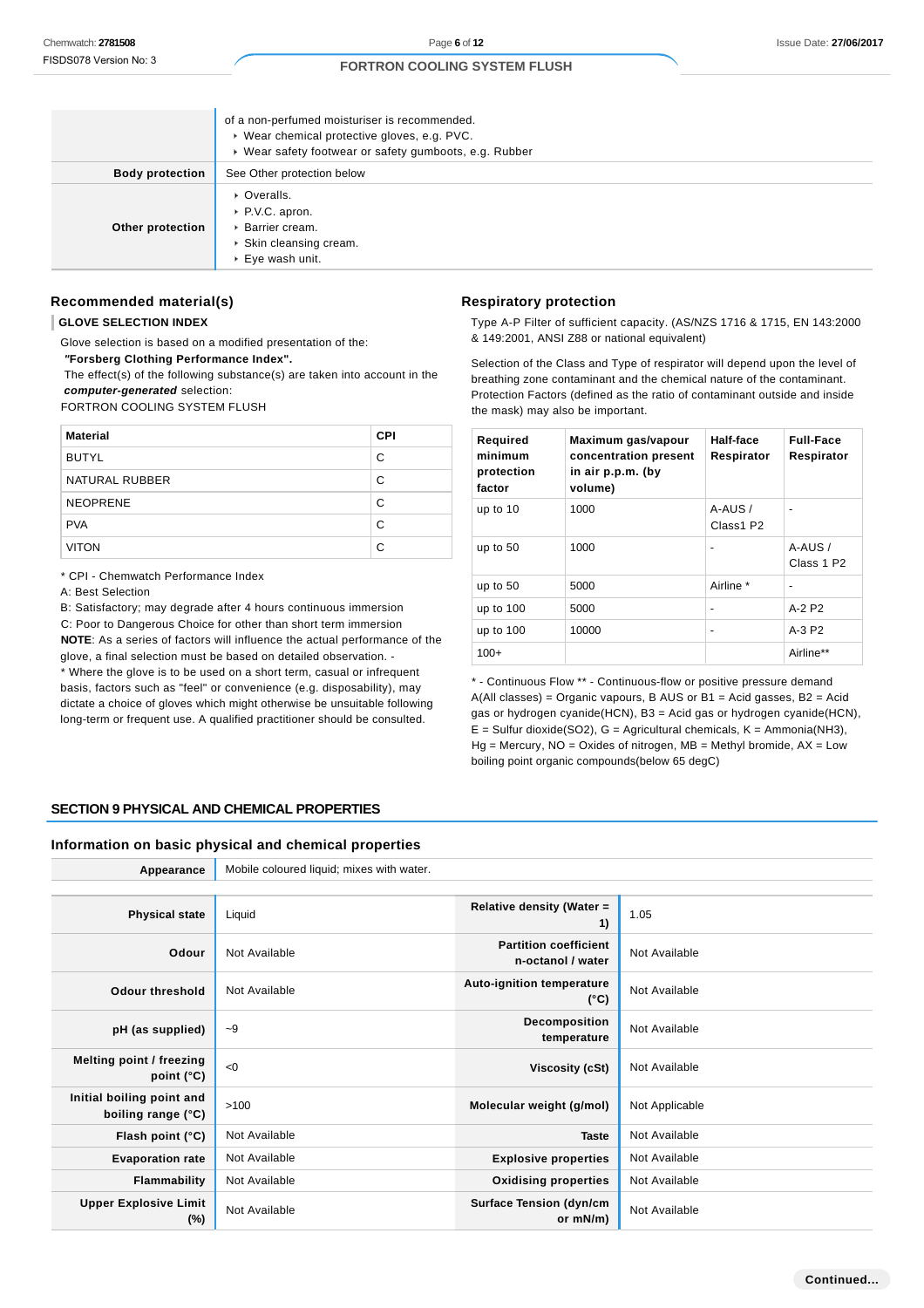| Lower Explosive Limit<br>$(\%)$ | Not Available | <b>Volatile Component</b><br>(% | -80           |
|---------------------------------|---------------|---------------------------------|---------------|
| Vapour pressure (kPa)           | Not Available | Gas group                       | Not Available |
| Solubility in water             | Miscible      | pH as a solution (1%)           | Not Available |
| Vapour density (Air = 1)        | Not Available | VOC g/L                         | Not Available |

#### **SECTION 10 STABILITY AND REACTIVITY**

| Reactivity                                 | See section 7                                                                                                                                                                                                                                                                                                                                                                                                                                                      |
|--------------------------------------------|--------------------------------------------------------------------------------------------------------------------------------------------------------------------------------------------------------------------------------------------------------------------------------------------------------------------------------------------------------------------------------------------------------------------------------------------------------------------|
| <b>Chemical stability</b>                  | • Unstable in the presence of incompatible materials.<br>$\triangleright$ Product is considered stable.<br>Hazardous polymerisation will not occur.<br>▶ Silicone fluids are stable under normal storage conditions.<br>Hazardous polymerisation will not occur.<br>At temperatures $> 150$ C, silicones can slowly react with the oxygen in air.<br>► When heated > 300 C, silicones can slowly depolymerise to volatile siloxanes whether or not air is present. |
| Possibility of hazardous<br>reactions      | See section 7                                                                                                                                                                                                                                                                                                                                                                                                                                                      |
| <b>Conditions to avoid</b>                 | See section 7                                                                                                                                                                                                                                                                                                                                                                                                                                                      |
| Incompatible materials                     | See section 7                                                                                                                                                                                                                                                                                                                                                                                                                                                      |
| <b>Hazardous</b><br>decomposition products | See section 5                                                                                                                                                                                                                                                                                                                                                                                                                                                      |

# **SECTION 11 TOXICOLOGICAL INFORMATION**

# **Information on toxicological effects**

| Chemwatch: 2781508                          | Page 7 of 12                                                                                                                                                                                                                                                                                                                                                                                                                                                                                                                                                                                                                                                                                                                                                                                                                                                                                                                                                                                                                                                                                                                                                                                                                                                                                                                                                                                                                                                                                                                      |                                     | <b>Issue Date: 27/06/2</b>                                                                                                                                                                                                                                                                                                                                                        |
|---------------------------------------------|-----------------------------------------------------------------------------------------------------------------------------------------------------------------------------------------------------------------------------------------------------------------------------------------------------------------------------------------------------------------------------------------------------------------------------------------------------------------------------------------------------------------------------------------------------------------------------------------------------------------------------------------------------------------------------------------------------------------------------------------------------------------------------------------------------------------------------------------------------------------------------------------------------------------------------------------------------------------------------------------------------------------------------------------------------------------------------------------------------------------------------------------------------------------------------------------------------------------------------------------------------------------------------------------------------------------------------------------------------------------------------------------------------------------------------------------------------------------------------------------------------------------------------------|-------------------------------------|-----------------------------------------------------------------------------------------------------------------------------------------------------------------------------------------------------------------------------------------------------------------------------------------------------------------------------------------------------------------------------------|
| FISDS078 Version No: 3                      | <b>FORTRON COOLING SYSTEM FLUSH</b>                                                                                                                                                                                                                                                                                                                                                                                                                                                                                                                                                                                                                                                                                                                                                                                                                                                                                                                                                                                                                                                                                                                                                                                                                                                                                                                                                                                                                                                                                               |                                     |                                                                                                                                                                                                                                                                                                                                                                                   |
|                                             |                                                                                                                                                                                                                                                                                                                                                                                                                                                                                                                                                                                                                                                                                                                                                                                                                                                                                                                                                                                                                                                                                                                                                                                                                                                                                                                                                                                                                                                                                                                                   |                                     |                                                                                                                                                                                                                                                                                                                                                                                   |
| <b>Lower Explosive Limit</b><br>$(\%)$      | Not Available                                                                                                                                                                                                                                                                                                                                                                                                                                                                                                                                                                                                                                                                                                                                                                                                                                                                                                                                                                                                                                                                                                                                                                                                                                                                                                                                                                                                                                                                                                                     | <b>Volatile Component</b><br>(%vol) | 80                                                                                                                                                                                                                                                                                                                                                                                |
| Vapour pressure (kPa)                       | Not Available                                                                                                                                                                                                                                                                                                                                                                                                                                                                                                                                                                                                                                                                                                                                                                                                                                                                                                                                                                                                                                                                                                                                                                                                                                                                                                                                                                                                                                                                                                                     | Gas group                           | Not Available                                                                                                                                                                                                                                                                                                                                                                     |
| Solubility in water                         | Miscible                                                                                                                                                                                                                                                                                                                                                                                                                                                                                                                                                                                                                                                                                                                                                                                                                                                                                                                                                                                                                                                                                                                                                                                                                                                                                                                                                                                                                                                                                                                          | pH as a solution (1%)               | Not Available                                                                                                                                                                                                                                                                                                                                                                     |
| Vapour density (Air = 1)                    | Not Available                                                                                                                                                                                                                                                                                                                                                                                                                                                                                                                                                                                                                                                                                                                                                                                                                                                                                                                                                                                                                                                                                                                                                                                                                                                                                                                                                                                                                                                                                                                     | VOC g/L                             | Not Available                                                                                                                                                                                                                                                                                                                                                                     |
| <b>SECTION 10 STABILITY AND REACTIVITY</b>  |                                                                                                                                                                                                                                                                                                                                                                                                                                                                                                                                                                                                                                                                                                                                                                                                                                                                                                                                                                                                                                                                                                                                                                                                                                                                                                                                                                                                                                                                                                                                   |                                     |                                                                                                                                                                                                                                                                                                                                                                                   |
| <b>Reactivity</b>                           | See section 7                                                                                                                                                                                                                                                                                                                                                                                                                                                                                                                                                                                                                                                                                                                                                                                                                                                                                                                                                                                                                                                                                                                                                                                                                                                                                                                                                                                                                                                                                                                     |                                     |                                                                                                                                                                                                                                                                                                                                                                                   |
| <b>Chemical stability</b>                   | • Unstable in the presence of incompatible materials.<br>▶ Product is considered stable.<br>Hazardous polymerisation will not occur.<br>Silicone fluids are stable under normal storage conditions.<br>Hazardous polymerisation will not occur.<br>At temperatures $> 150$ C, silicones can slowly react with the oxygen in air.<br>► When heated > 300 C, silicones can slowly depolymerise to volatile siloxanes whether or not air is present.                                                                                                                                                                                                                                                                                                                                                                                                                                                                                                                                                                                                                                                                                                                                                                                                                                                                                                                                                                                                                                                                                 |                                     |                                                                                                                                                                                                                                                                                                                                                                                   |
| Possibility of hazardous<br>reactions       | See section 7                                                                                                                                                                                                                                                                                                                                                                                                                                                                                                                                                                                                                                                                                                                                                                                                                                                                                                                                                                                                                                                                                                                                                                                                                                                                                                                                                                                                                                                                                                                     |                                     |                                                                                                                                                                                                                                                                                                                                                                                   |
| <b>Conditions to avoid</b>                  | See section 7                                                                                                                                                                                                                                                                                                                                                                                                                                                                                                                                                                                                                                                                                                                                                                                                                                                                                                                                                                                                                                                                                                                                                                                                                                                                                                                                                                                                                                                                                                                     |                                     |                                                                                                                                                                                                                                                                                                                                                                                   |
| Incompatible materials                      | See section 7                                                                                                                                                                                                                                                                                                                                                                                                                                                                                                                                                                                                                                                                                                                                                                                                                                                                                                                                                                                                                                                                                                                                                                                                                                                                                                                                                                                                                                                                                                                     |                                     |                                                                                                                                                                                                                                                                                                                                                                                   |
| Hazardous<br>decomposition products         | See section 5                                                                                                                                                                                                                                                                                                                                                                                                                                                                                                                                                                                                                                                                                                                                                                                                                                                                                                                                                                                                                                                                                                                                                                                                                                                                                                                                                                                                                                                                                                                     |                                     |                                                                                                                                                                                                                                                                                                                                                                                   |
| <b>SECTION 11 TOXICOLOGICAL INFORMATION</b> |                                                                                                                                                                                                                                                                                                                                                                                                                                                                                                                                                                                                                                                                                                                                                                                                                                                                                                                                                                                                                                                                                                                                                                                                                                                                                                                                                                                                                                                                                                                                   |                                     |                                                                                                                                                                                                                                                                                                                                                                                   |
| Information on toxicological effects        |                                                                                                                                                                                                                                                                                                                                                                                                                                                                                                                                                                                                                                                                                                                                                                                                                                                                                                                                                                                                                                                                                                                                                                                                                                                                                                                                                                                                                                                                                                                                   |                                     |                                                                                                                                                                                                                                                                                                                                                                                   |
| <b>Inhaled</b>                              | The material is not thought to produce adverse health effects or irritation of the respiratory tract (as classified by EC<br>Directives using animal models). Nevertheless, good hygiene practice requires that exposure be kept to a minimum and<br>that suitable control measures be used in an occupational setting.                                                                                                                                                                                                                                                                                                                                                                                                                                                                                                                                                                                                                                                                                                                                                                                                                                                                                                                                                                                                                                                                                                                                                                                                           |                                     |                                                                                                                                                                                                                                                                                                                                                                                   |
| Ingestion                                   | Inorganic polyphosphates are used extensively in domestic and industrial products. Rats fed 10% sodium<br>trimetaphosphate for a month exhibited transient tubular necrosis;<br>those given 10% sodium metaphosphate exhibited growth retardation; 10% sodium hexametaphosphate produced pale and<br>swollen kidneys.<br>Salts of this type appear to be hydrolysed in the bowel to produce phosphoric acid and systemic acidosis may result<br>following absorption. Higher molecular weight species, absorbed from the alimentary canal, may produce hypocalcaemic<br>tetany due to binding of ionised calcium by the absorbed phosphate. This is reported in at least one case following<br>ingestion of sodium tripolyphosphate.<br>Phosphates are slowly and incompletely absorbed from the gastrointestinal tract and are unlikely (other than in abuse) to<br>produce the systemic effects which occur when introduced by other routes. Such effects include vomiting, lethargy,<br>fever, diarrhoea, falls in blood pressure, slow pulse, cyanosis, carpal spasm, coma and tetany. These effects result<br>following sequestration of blood calcium.<br>Ingestion of large amounts of phosphate salts (over 1 gm for an adult) may produce osmotic catharsis resulting in<br>diarrhoea and probably, abdominal cramp. Large doses (4-8 gm) will almost certainly produce these effects in most<br>individuals. Most of the ingested salt will be excreted in the faeces of healthy individuals without producing systemic |                                     |                                                                                                                                                                                                                                                                                                                                                                                   |
| <b>Skin Contact</b>                         | Ingestion may result in nausea, abdominal irritation, pain and vomiting<br>The material is not thought to produce adverse health effects or skin irritation following contact (as classified by EC<br>Directives using animal models). Nevertheless, good hygiene practice requires that exposure be kept to a minimum and<br>that suitable gloves be used in an occupational setting.<br>Open cuts, abraded or irritated skin should not be exposed to this material<br>Entry into the blood-stream through, for example, cuts, abrasions, puncture wounds or lesions, may produce systemic<br>injury with harmful effects. Examine the skin prior to the use of the material and ensure that any external damage is<br>suitably protected.<br>The liquid may produce skin discomfort following prolonged contact. Defatting and/or drying of the skin may lead to<br>dermatitis                                                                                                                                                                                                                                                                                                                                                                                                                                                                                                                                                                                                                                                 |                                     |                                                                                                                                                                                                                                                                                                                                                                                   |
| Eye                                         | Evidence exists, or practical experience predicts, that the material may cause eye irritation in a substantial number of<br>the eye(s) of experimental animals.                                                                                                                                                                                                                                                                                                                                                                                                                                                                                                                                                                                                                                                                                                                                                                                                                                                                                                                                                                                                                                                                                                                                                                                                                                                                                                                                                                   |                                     | individuals and/or may produce significant ocular lesions which are present twenty-four hours or more after instillation into<br>Repeated or prolonged eye contact may cause inflammation characterised by temporary redness (similar to windburn) of<br>the conjunctiva (conjunctivitis); temporary impairment of vision and/or other transient eye damage/ulceration may occur. |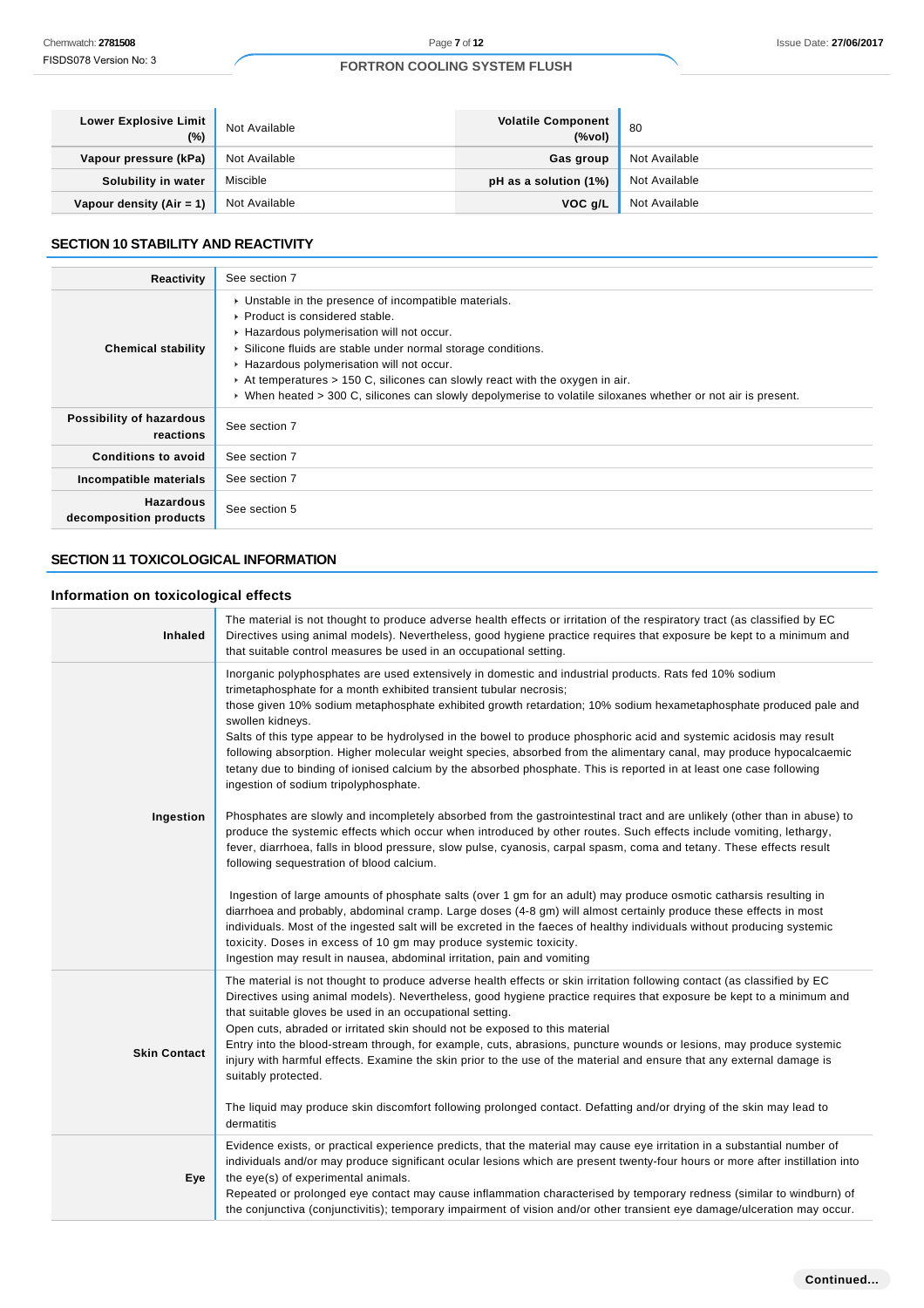h

# **FORTRON COOLING SYSTEM FLUSH**

| Chronic<br>trimetaphosphate. | Limited evidence suggests that repeated or long-term occupational exposure may produce cumulative health effects<br>involving organs or biochemical systems.<br>In chronic animal studies inorganic polyphosphates produced growth inhibition, increased kidney weights (with calcium<br>deposition and desquamation), bone decalcification, parathyroid hypertrophy and hyperplasia, inorganic phosphaturia,<br>hepatic focal necrosis and alterations to the size of muscle fibres.<br>Inorganic phosphates are not genotoxic in bacterial systems nor are they carcinogenic in rats. No reproductive or<br>developmental toxicity was seen in studies using rats exposed to sodium hexametaphosphate or sodium<br>Dogs given daily doses of sodium phosphate dibasic for 9-22 weeks showed calcium deposits in the kidneys<br>(nephrocalcinosis) with disseminated atrophy of the proximal tubule. Animals fed on sodium phosphate dibasic and<br>potassium dihydrogen phosphate, in both short- and long-term studies, showed increased bone porosity;<br>hyperparathyroidism and soft tissue calcification were also evident. |
|------------------------------|------------------------------------------------------------------------------------------------------------------------------------------------------------------------------------------------------------------------------------------------------------------------------------------------------------------------------------------------------------------------------------------------------------------------------------------------------------------------------------------------------------------------------------------------------------------------------------------------------------------------------------------------------------------------------------------------------------------------------------------------------------------------------------------------------------------------------------------------------------------------------------------------------------------------------------------------------------------------------------------------------------------------------------------------------------------------------------------------------------------------------------|
|------------------------------|------------------------------------------------------------------------------------------------------------------------------------------------------------------------------------------------------------------------------------------------------------------------------------------------------------------------------------------------------------------------------------------------------------------------------------------------------------------------------------------------------------------------------------------------------------------------------------------------------------------------------------------------------------------------------------------------------------------------------------------------------------------------------------------------------------------------------------------------------------------------------------------------------------------------------------------------------------------------------------------------------------------------------------------------------------------------------------------------------------------------------------|

| <b>FORTRON COOLING</b>     | <b>TOXICITY</b>                                                                                                                                                                                                                 | <b>IRRITATION</b>              |
|----------------------------|---------------------------------------------------------------------------------------------------------------------------------------------------------------------------------------------------------------------------------|--------------------------------|
| <b>SYSTEM FLUSH</b>        | Not Available                                                                                                                                                                                                                   | Not Available                  |
|                            | <b>TOXICITY</b>                                                                                                                                                                                                                 | <b>IRRITATION</b>              |
| potassium<br>pyrophosphate | dermal (rat) LD50: >2000 mg/kg $[1]$                                                                                                                                                                                            | Not Available                  |
|                            | Oral (rat) LD50: >300-2000 mg/kg <sup>[1]</sup>                                                                                                                                                                                 |                                |
|                            | <b>TOXICITY</b>                                                                                                                                                                                                                 | <b>IRRITATION</b>              |
| polydimethylsiloxane       | Dermal (rabbit) LD50: >2000 mg/kg <sup>[2]</sup>                                                                                                                                                                                | Eye (rabbit): 100 mg/1h - mild |
|                            | Oral (rat) LD50: >17000 mg/kg <sup>[2]</sup>                                                                                                                                                                                    |                                |
|                            | <b>TOXICITY</b>                                                                                                                                                                                                                 | <b>IRRITATION</b>              |
| water                      | Oral (rat) LD50: >90000 mg/kg <sup>[2]</sup>                                                                                                                                                                                    | Not Available                  |
| Legend:                    | 1. Value obtained from Europe ECHA Registered Substances - Acute toxicity 2.* Value obtained from manufacturer's SDS.<br>Unless otherwise specified data extracted from RTECS - Register of Toxic Effect of chemical Substances |                                |
|                            |                                                                                                                                                                                                                                 |                                |

| <b>POTASSIUM</b><br><b>PYROPHOSPHATE</b> | Asthma-like symptoms may continue for months or even years after exposure to the material ceases. This may be due<br>to a non-allergenic condition known as reactive airways dysfunction syndrome (RADS) which can occur following exposure<br>to high levels of highly irritating compound. Key criteria for the diagnosis of RADS include the absence of preceding<br>respiratory disease, in a non-atopic individual, with abrupt onset of persistent asthma-like symptoms within minutes to<br>hours of a documented exposure to the irritant. A reversible airflow pattern, on spirometry, with the presence of moderate<br>to severe bronchial hyperreactivity on methacholine challenge testing and the lack of minimal lymphocytic inflammation,<br>without eosinophilia, have also been included in the criteria for diagnosis of RADS. RADS (or asthma) following an irritating<br>inhalation is an infrequent disorder with rates related to the concentration of and duration of exposure to the irritating<br>substance. Industrial bronchitis, on the other hand, is a disorder that occurs as result of exposure due to high<br>concentrations of irritating substance (often particulate in nature) and is completely reversible after exposure ceases. The<br>disorder is characterised by dyspnea, cough and mucus production.<br>No data available. Data for sodium analogue only. tetrasodium pyrophosphate                                                                                                                                                                                                                                                                                                                                                                                                                                                                                                                                                                                                                                                                                                                                                                                                                                                                                     |
|------------------------------------------|---------------------------------------------------------------------------------------------------------------------------------------------------------------------------------------------------------------------------------------------------------------------------------------------------------------------------------------------------------------------------------------------------------------------------------------------------------------------------------------------------------------------------------------------------------------------------------------------------------------------------------------------------------------------------------------------------------------------------------------------------------------------------------------------------------------------------------------------------------------------------------------------------------------------------------------------------------------------------------------------------------------------------------------------------------------------------------------------------------------------------------------------------------------------------------------------------------------------------------------------------------------------------------------------------------------------------------------------------------------------------------------------------------------------------------------------------------------------------------------------------------------------------------------------------------------------------------------------------------------------------------------------------------------------------------------------------------------------------------------------------------------------------------------------------------------------------------------------------------------------------------------------------------------------------------------------------------------------------------------------------------------------------------------------------------------------------------------------------------------------------------------------------------------------------------------------------------------------------------------------------------------------------------------------------------------------|
| <b>POLYDIMETHYLSILOXANE</b>              | For siloxanes:<br>Effects which based on the reviewed literature do not seem to be problematic are acute toxicity, irritant effects,<br>sensitization and genotoxicity.<br>Some studies indicate that some of the siloxanes may have endocrine disrupting properties, and reproductive effects<br>have caused concern about the possible effects of the siloxanes on humans and the environment.<br>Only few siloxanes are described in the literature with regard to health effects, and it is therefore not possible to make<br>broad conclusions and comparisons of the toxicity related to short-chained linear and cyclic siloxanes based on the<br>present evaluation. Data are primarily found on the cyclic siloxanes D4 (octamethylcyclotetrasiloxane)<br>and D5 (decamethylcyclopentasiloxane) and the short-linear HMDS (hexamethyldisiloxane).<br>These three siloxanes have a relatively low order of acute toxicity by oral, dermal and inhalatory routes and do not require<br>classification for this effect.<br>They are not found to be irritating to skin or eyes and are also not found sensitizing by skin contact. Data on respiratory<br>sensitization have not been identified.<br>Subacute and subchronic toxicity studies show that the liver is the main target organ for D4 which also induces liver cell<br>enzymes. This enzyme induction contributes to the elimination of the substance from the tissues. Primary target organ for<br>D5 exposure by inhalation is the lung. D5 has an enzyme induction profile similar to that of D4. Subacute and subchronic<br>inhalation of HMDS affect in particular the lungs and kidneys in rats.<br>None of the investigated siloxanes show any signs of genotoxic effects in vitro or in vivo. Preliminary results indicate that<br>D5 has a potential carcinogenic effect.<br>D4 is considered to impair fertility in rats by inhalation and is classified as a substance toxic to reproduction in category 3<br>with the risk phrase R62 ('Possible risk of impaired fertility').<br>The results of a study to screen for oestrogen activity indicate that D4 has very weak oestrogenic and antioestrogenic<br>activity and is a partial agonist (enhances the effect of the estrogen). It is not uncommon for compounds that are weakly |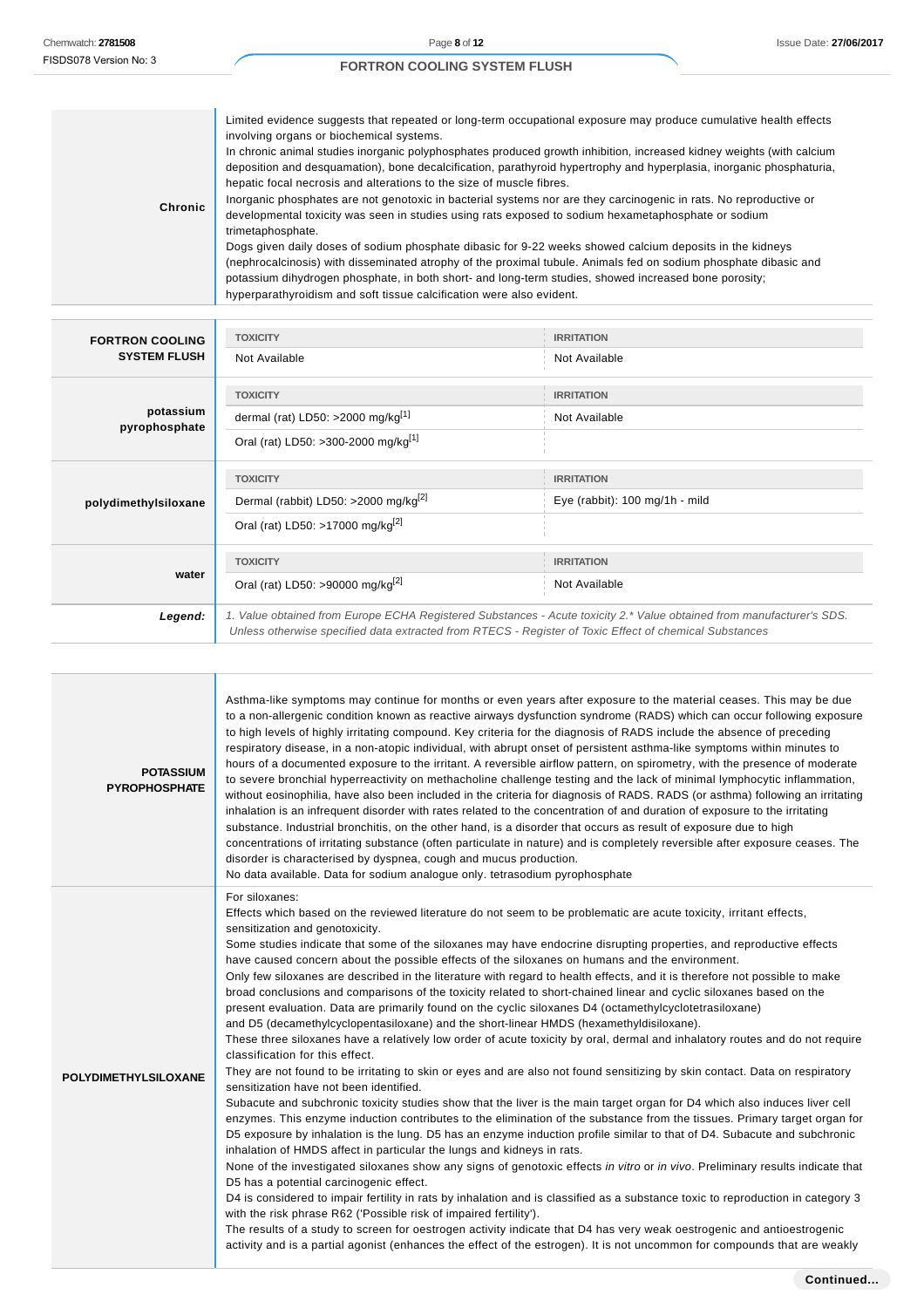$\mathbf{r}$ 

# **FORTRON COOLING SYSTEM FLUSH**

|              | oestrogenic to also have antioestrogenic properties. Comparison of the oestrogenic potency of D4 relative to<br>ethinyloestradiol (steroid hormone) indicates that D4 is 585,000 times less potent than ethinyloestradiol in the rat stain<br>Sprague- Dawley and 3.7 million times less potent than ethinyloestradiol in the Fisher-344 rat strain. Because of the lack<br>of effects on other endpoints designated to assess oestrogenicity, the oestrogenicity as mode of action for the D4<br>reproductive effects has been questioned. An indirect mode of action causing a delay of the LH (luteinising hormone)<br>surge necessary for optimal timing of ovulation has been suggested as the mechanism.<br>Based on the reviewed information, the critical effects of the siloxanes are impaired fertility (D4) and potential<br>carcinogenic effects (uterine tumours in females). Furthermore there seem to be some effects on various organs<br>following<br>repeated exposures, the liver (D4), kidney (HMDS) and lung (D5 and HMDS) being the target organs.<br>A possible oestrogenic effect contributing to the reproductive toxicity of D4 is debated. There seems however to be some<br>indication that this toxicity may be caused by another mechanism than oestrogen activity.<br>Studies are available for linear siloxanes from an analogue group comprising di- to hexa-siloxanes, as well as key<br>physicochemical properties. The results of the acute toxicity studies for this analogue group are in agreement: there is no<br>evidence from any of the available studies that the substances in this group have any potential for acute toxicity (in<br>terms of either lethality or adverse clinical effects) by any route up to and exceeding the maximum dose levels tested<br>according to current OECD guidelines. It is therefore valid to read-across the lack of acute toxicity between the members<br>of the group where there are data gaps<br>The metabolism of silanes and siloxanes is influenced by the chemistry of silicon, and it is fundamentally different from<br>that of carbon compounds. These differences are due to the fact that silicon is more electropositive than carbon; Si-Si<br>bonds are less stable than C-C bonds and Si-O bonds form very readily, the latter due to their high bond energy.<br>Functional groups such as -OH, -CO2H, and -CH2OH are commonly seen in organic drug metabolites. If such<br>functionalities are formed from siloxane metabolism, they will undergo rearrangement with migration of the Si atom from<br>carbon to oxygen. Consequently, alpha hydroxysilanes may isomerise to silanols and this provides a mechanism by<br>which very polar metabolites may be formed from highly hydrophobic alkylsiloxanes in relatively few metabolic steps<br>The material may be irritating to the eye, with prolonged contact causing inflammation. Repeated or prolonged exposure to |
|--------------|----------------------------------------------------------------------------------------------------------------------------------------------------------------------------------------------------------------------------------------------------------------------------------------------------------------------------------------------------------------------------------------------------------------------------------------------------------------------------------------------------------------------------------------------------------------------------------------------------------------------------------------------------------------------------------------------------------------------------------------------------------------------------------------------------------------------------------------------------------------------------------------------------------------------------------------------------------------------------------------------------------------------------------------------------------------------------------------------------------------------------------------------------------------------------------------------------------------------------------------------------------------------------------------------------------------------------------------------------------------------------------------------------------------------------------------------------------------------------------------------------------------------------------------------------------------------------------------------------------------------------------------------------------------------------------------------------------------------------------------------------------------------------------------------------------------------------------------------------------------------------------------------------------------------------------------------------------------------------------------------------------------------------------------------------------------------------------------------------------------------------------------------------------------------------------------------------------------------------------------------------------------------------------------------------------------------------------------------------------------------------------------------------------------------------------------------------------------------------------------------------------------------------------------------------------------------------------------------------------------------------------------------------------------------------------------------------------------------------------------------------------------------------------------------------------------------------------------------------------------------------------------------------------------------------------------------------------------------------|
|              | irritants may produce conjunctivitis.<br>No toxic response noted during 90 day subchronic inhalation toxicity studies The no observable effect level is 450 mg/m3.<br>Non-irritating and non-sensitising in human patch test. [Xerox]*                                                                                                                                                                                                                                                                                                                                                                                                                                                                                                                                                                                                                                                                                                                                                                                                                                                                                                                                                                                                                                                                                                                                                                                                                                                                                                                                                                                                                                                                                                                                                                                                                                                                                                                                                                                                                                                                                                                                                                                                                                                                                                                                                                                                                                                                                                                                                                                                                                                                                                                                                                                                                                                                                                                                     |
| <b>WATER</b> | No significant acute toxicological data identified in literature search.                                                                                                                                                                                                                                                                                                                                                                                                                                                                                                                                                                                                                                                                                                                                                                                                                                                                                                                                                                                                                                                                                                                                                                                                                                                                                                                                                                                                                                                                                                                                                                                                                                                                                                                                                                                                                                                                                                                                                                                                                                                                                                                                                                                                                                                                                                                                                                                                                                                                                                                                                                                                                                                                                                                                                                                                                                                                                                   |

| <b>Acute Toxicity</b>                       | $\boldsymbol{\mathsf{x}}$ | Carcinogenicity                           | ×                                                                                                                                                                                                                              |
|---------------------------------------------|---------------------------|-------------------------------------------|--------------------------------------------------------------------------------------------------------------------------------------------------------------------------------------------------------------------------------|
| <b>Skin Irritation/Corrosion</b>            | $\boldsymbol{\mathsf{x}}$ | Reproductivity                            | ×                                                                                                                                                                                                                              |
| <b>Serious Eye</b><br>Damage/Irritation     | $\boldsymbol{\mathsf{x}}$ | <b>STOT - Single Exposure</b>             | $\boldsymbol{\mathsf{x}}$                                                                                                                                                                                                      |
| <b>Respiratory or Skin</b><br>sensitisation | $\boldsymbol{\mathsf{x}}$ | <b>STOT - Repeated</b><br><b>Exposure</b> | ×                                                                                                                                                                                                                              |
| <b>Mutagenicity</b>                         | $\boldsymbol{\mathsf{x}}$ | <b>Aspiration Hazard</b>                  | $\boldsymbol{\mathsf{x}}$                                                                                                                                                                                                      |
|                                             |                           |                                           | the second contract of the contract of the contract of the contract of the contract of the contract of the contract of the contract of the contract of the contract of the contract of the contract of the contract of the con |

Legend:  $\mathsf{X}$  - Data either not available or does not fill the criteria for classification  $\blacktriangleright$  – Data available to make classification

# **SECTION 12 ECOLOGICAL INFORMATION**

**Toxicity**

| .                                             |                  |                           |                                                                                                                                                                                                                                                 |              |                         |
|-----------------------------------------------|------------------|---------------------------|-------------------------------------------------------------------------------------------------------------------------------------------------------------------------------------------------------------------------------------------------|--------------|-------------------------|
|                                               | <b>ENDPOINT</b>  | <b>TEST DURATION (HR)</b> | <b>SPECIES</b>                                                                                                                                                                                                                                  | <b>VALUE</b> | <b>SOURCE</b>           |
| <b>FORTRON COOLING</b><br><b>SYSTEM FLUSH</b> | Not<br>Available | Not Available             | Not<br>Not Available<br>Available                                                                                                                                                                                                               |              | <b>Not</b><br>Available |
|                                               | <b>ENDPOINT</b>  | <b>TEST DURATION (HR)</b> | <b>SPECIES</b>                                                                                                                                                                                                                                  | <b>VALUE</b> | <b>SOURCE</b>           |
|                                               | <b>LC50</b>      | 96                        | Fish                                                                                                                                                                                                                                            | $>100$ mg/L  | 2                       |
| potassium                                     | <b>EC50</b>      | 48                        | Crustacea                                                                                                                                                                                                                                       | $>100$ mg/L  |                         |
| pyrophosphate                                 | EC50             | 72                        | Algae or other aquatic plants                                                                                                                                                                                                                   | $>100$ mg/L  |                         |
|                                               | <b>NOEC</b>      | 72                        | Algae or other aquatic plants                                                                                                                                                                                                                   | $>100$ mg/L  | $\overline{2}$          |
|                                               | <b>ENDPOINT</b>  | <b>TEST DURATION (HR)</b> | <b>SPECIES</b>                                                                                                                                                                                                                                  | <b>VALUE</b> | <b>SOURCE</b>           |
| polydimethylsiloxane                          | LC50             | 96                        | Fish                                                                                                                                                                                                                                            | 3.16mg/L     | 4                       |
|                                               | <b>ENDPOINT</b>  | <b>TEST DURATION (HR)</b> | <b>SPECIES</b>                                                                                                                                                                                                                                  | <b>VALUE</b> | <b>SOURCE</b>           |
| water                                         | LC50             | 96                        | Fish                                                                                                                                                                                                                                            | 897.520mg/L  | 3                       |
|                                               | <b>EC50</b>      | 96                        | Algae or other aquatic plants                                                                                                                                                                                                                   | 8768.874mg/L | 3                       |
| Legend:                                       |                  |                           | Extracted from 1. IUCLID Toxicity Data 2. Europe ECHA Registered Substances - Ecotoxicological Information - Aquatic<br>Toxicity 3. EPIWIN Suite V3.12 (QSAR) - Aquatic Toxicity Data (Estimated) 4. US EPA, Ecotox database - Aquatic Toxicity |              |                         |

Data 5. ECETOC Aquatic Hazard Assessment Data 6. NITE (Japan) - Bioconcentration Data 7. METI (Japan) -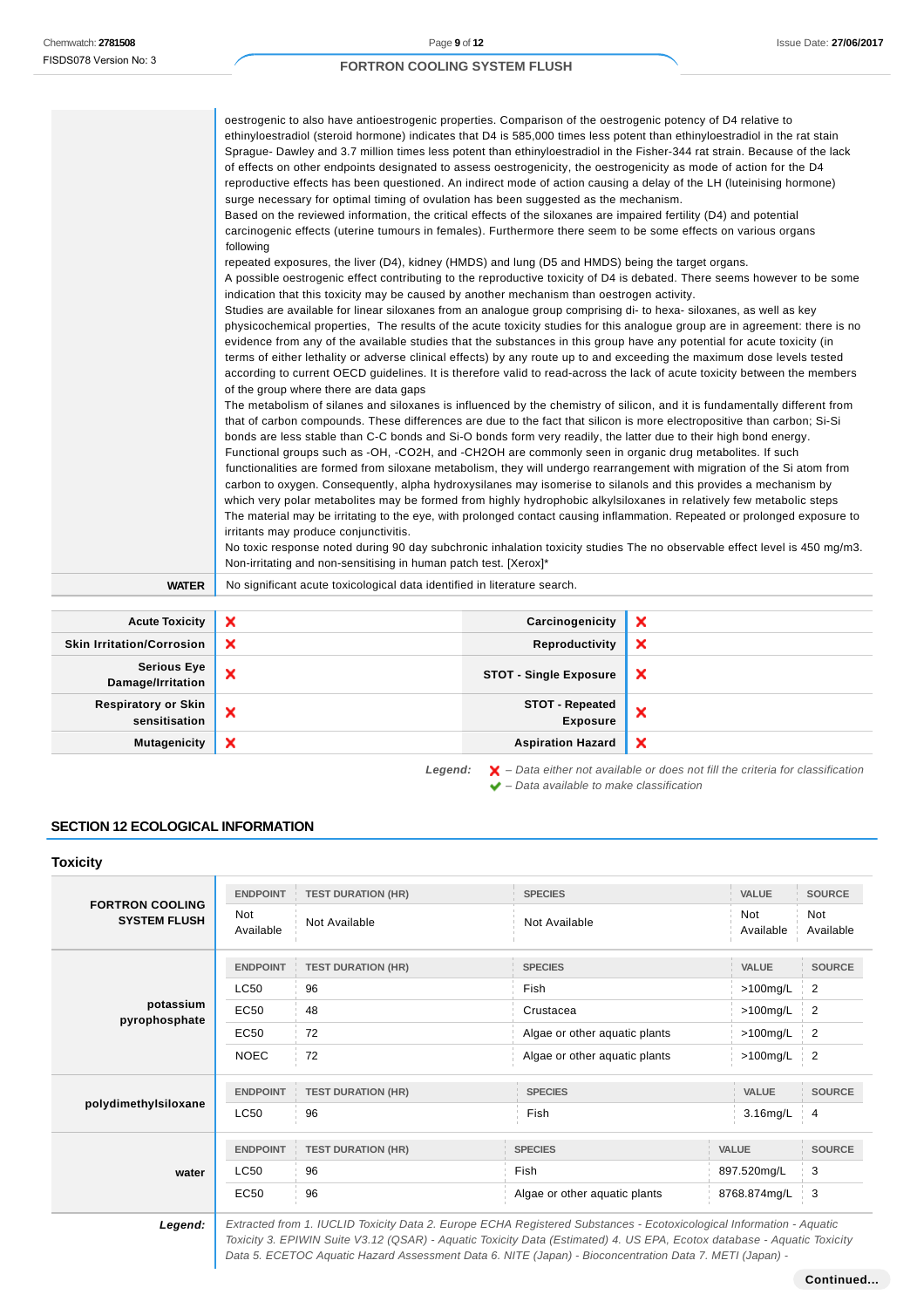Bioconcentration Data 8. Vendor Data

#### For siloxanes:

#### **Environmental fate:**

It is well accepted that polydimethylsiloxane fluids become permanent residents of sediment but should not exert adverse environmental effects. Silicone fluids are very surface active because the flexible siloxane linkages permit alignment of the hydrophobic methyl substituents towards the non-polar phase, and of the polysiloxane backbone towards the polar phase. The polar medium is generally water, and a polar media to which polydimethylsiloxanes become attached may be textiles, sewage sludge, hair, algae, sediment etc. In aqueous environments, polydimethylsiloxanes are adsorbed onto sedimenting particles. Also, in the presence of nitrate ions, which exist at various concentrations in the environment, short chain siloxanes are photodegraded to the level of silicate within days

The stability of the siloxanes, desirable from a technical point of view, makes the siloxanes very persistent, and once released to the environment the siloxanes remain for many years.

The main source of releases of siloxanes to the air is volatile siloxanes used in cosmetics, wax, polishes, and to a minor extent in several other applications. the volatile siloxanes may account for a significant part of the siloxanes used for cosmetics.

Non-volatile silicone fluids used in cosmetics, wax, polishes, cleaning products and for textile applications (softeners) will to a large extent end up in wastewater and be directed to wastewater treatment plants.

The cyclic siloxanes and small-chain linear siloxanes are bioconcentrated (bioconcentration factors for long-chained siloxanes have not been assessed). The estimated bioconcentration factors (BCF) of the small siloxanes range from 340 for HMDS to 40,000 for a phenylated trisiloxane (phenyl trimethicone). The small phenylated siloxanes seem to have very high BCF, and model estimates indicate that these substances are the most toxic for aquatic organisms.

#### **PBT profiler screening**

In order to make a first comparison between the substances as to persistence, bioaccumulation and toxicity, the substances were screened using the PBT profiler developed by U.S. EPA (U.S. EPA 2003). The profiler uses a procedure to predict persistence, bioaccumulation, and toxicity of organic chemicals on the basis of the chemical structure and physical

parameters of the substances combined with experimental parameters for substance with a similar structure, using a QSAR approach. The results for six members of the siloxane family predict the highest bioconcentration factors for the two phenyl siloxanes, one order of magnitudes higher than the values for the cyclic siloxanes and two orders of magnitudes higher than the values for the small linear methyl siloxanes. The predicted toxicity is as well significantly higher (lowest ChV values) for the phenyl siloxanes. The predicted half-life is nearly the same for all substances. Using U.S. EPA's criteria, the screening indicates that all substances are of high concern as to environmental toxicity, and that the phenyl siloxanes are considered very bioaccumulative.

#### **Ecotoxicity:**

The environmental fate and effects of volatile methylsiloxanes (mainly cyclosiloxanes) and polydimethylsiloxane (PDMS) have been reported: For octamethylcyclosiloxane:

Fish acute LC50 (14 day):: rainbow trout 10 ug/l; sheepshead minnow >6.3 ug/l

Daphnia magna acute EC50 (48 h): >15 ug/l; NOEC 15 ug/l

Mysid shrimp acute LC50 (96 h): >9.1 ug/l; NOEC 9.1 ug/l

For PDMS

Daphnia magna NOEC 572 mg/kg

Physical effects such as surface entrapment have been observed when testing aquatic invertebrates in clean laboratory water, but similar effects are not expected in natural environments where a large variety of other surfaces provide opportunities for deposition

The principal problems of phosphate contamination of the environment relates to eutrophication processes in lakes and ponds. Phosphorus is an essential plant nutrient and is usually the limiting nutrient for blue-green algae. A lake undergoing eutrophication shows a rapid growth of algae in surface waters. Planktonic algae cause turbidity and flotation films. Shore algae cause ugly muddying, films and damage to reeds. Decay of these algae causes oxygen depletion in the deep water and shallow water near the shore. The process is self-perpetuating because anoxic conditions at the sediment/water interface causes the release of more adsorbed phosphates from the sediment. The growth of algae produces undesirable effects on the treatment of water for drinking purposes, on fisheries, and on the use of lakes for recreational purposes. **DO NOT** discharge into sewer or waterways.

#### **Persistence and degradability**

| Indredient | Persistence: Water/Soil | rsistence: Air |
|------------|-------------------------|----------------|
| water      | LOW                     | LOW            |

#### **Bioaccumulative potential**

| Ingredient | <b>Example 19 Bioaccumulation</b> |
|------------|-----------------------------------|
| water      | $\degree$ OW (LogKOW = -1.38)     |

#### **Mobility in soil**

| Ingredient | Mobilitv             |
|------------|----------------------|
| water      | LOW ( $KOC = 14.3$ ) |

### **SECTION 13 DISPOSAL CONSIDERATIONS**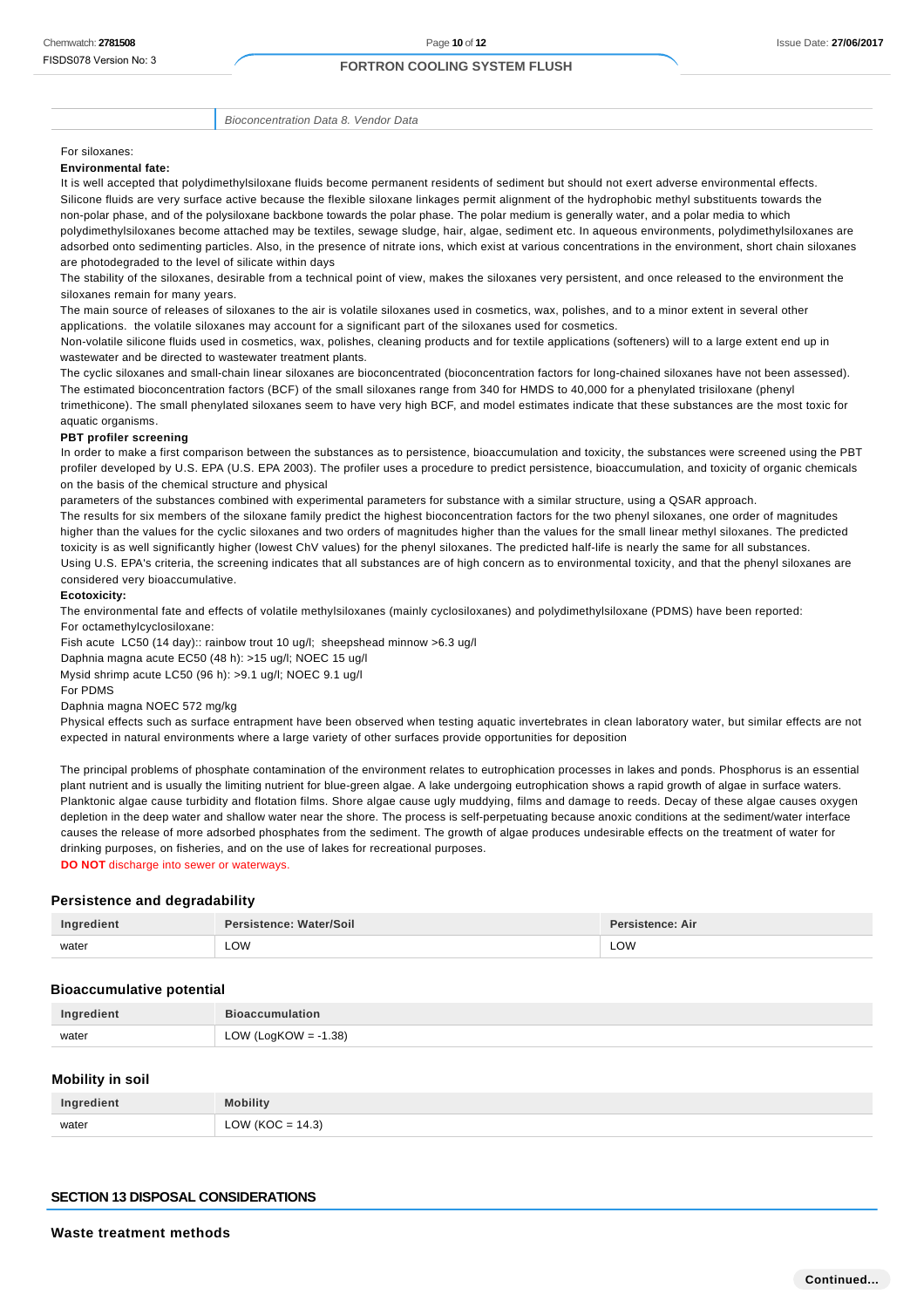| A Hierarchy of Controls seems to be common - the user should investigate:<br>▶ Reduction<br>$\triangleright$ Reuse                                                                    |  |
|---------------------------------------------------------------------------------------------------------------------------------------------------------------------------------------|--|
| $\triangleright$ Recycling                                                                                                                                                            |  |
| ▶ Disposal (if all else fails)                                                                                                                                                        |  |
| This material may be recycled if unused, or if it has not been contaminated so as to make it unsuitable for its intended                                                              |  |
| use. If it has been contaminated, it may be possible to reclaim the product by filtration, distillation or some other means.                                                          |  |
| Shelf life considerations should also be applied in making decisions of this type. Note that properties of a material may<br><b>Product / Packaging</b>                               |  |
| change in use, and recycling or reuse may not always be appropriate.<br>disposal                                                                                                      |  |
| DO NOT allow wash water from cleaning or process equipment to enter drains.                                                                                                           |  |
| It may be necessary to collect all wash water for treatment before disposal.                                                                                                          |  |
| In all cases disposal to sewer may be subject to local laws and regulations and these should be considered first.                                                                     |  |
| • Where in doubt contact the responsible authority.                                                                                                                                   |  |
| ▶ Recycle wherever possible.                                                                                                                                                          |  |
| ► Consult manufacturer for recycling options or consult local or regional waste management authority for disposal if no<br>suitable treatment or disposal facility can be identified. |  |
| ▶ Dispose of by: burial in a land-fill specifically licensed to accept chemical and / or pharmaceutical wastes or incineration                                                        |  |
| in a licensed apparatus (after admixture with suitable combustible material).                                                                                                         |  |
| ▶ Decontaminate empty containers. Observe all label safeguards until containers are cleaned and destroyed.                                                                            |  |

#### **SECTION 14 TRANSPORT INFORMATION**

### **Labels Required**

| Marine Pollutant | <b>NO</b>      |
|------------------|----------------|
|                  | Not Applicable |
| <b>HAZCHEM</b>   | Not Applicable |

#### **Land transport (ADG): NOT REGULATED FOR TRANSPORT OF DANGEROUS GOODS**

#### **Air transport (ICAO-IATA / DGR): NOT REGULATED FOR TRANSPORT OF DANGEROUS GOODS**

#### **Sea transport (IMDG-Code / GGVSee): NOT REGULATED FOR TRANSPORT OF DANGEROUS GOODS**

#### **Transport in bulk according to Annex II of MARPOL and the IBC code**

Not Applicable

### **SECTION 15 REGULATORY INFORMATION**

### **Safety, health and environmental regulations / legislation specific for the substance or mixture**

#### **POTASSIUM PYROPHOSPHATE(7320-34-5) IS FOUND ON THE FOLLOWING REGULATORY LISTS**

| Australia Dangerous Goods Code (ADG Code) - Dangerous Goods List              | International Maritime Dangerous Goods Requirements (IMDG Code)                                          |
|-------------------------------------------------------------------------------|----------------------------------------------------------------------------------------------------------|
| Australia Dangerous Goods Code (ADG Code) - List of Emergency Action<br>Codes | United Nations Recommendations on the Transport of Dangerous Goods<br><b>Model Regulations (Chinese)</b> |
| Australia Inventory of Chemical Substances (AICS)                             | United Nations Recommendations on the Transport of Dangerous Goods                                       |
| GESAMP/EHS Composite List - GESAMP Hazard Profiles                            | <b>Model Regulations (English)</b>                                                                       |
| International Air Transport Association (IATA) Dangerous Goods Regulations    | United Nations Recommendations on the Transport of Dangerous Goods<br>Model Regulations (Spanish)        |

#### **POLYDIMETHYLSILOXANE(63148-62-9) IS FOUND ON THE FOLLOWING REGULATORY LISTS**

| Australia Inventory of Chemical Substances (AICS)                      | Australia Standard for the Uniform Scheduling of Medicines and Poisons |
|------------------------------------------------------------------------|------------------------------------------------------------------------|
| Australia Standard for the Uniform Scheduling of Medicines and Poisons | (SUSMP) - Schedule 4                                                   |
| (SUSMP) - Appendix B (Part 3)                                          | IMO IBC Code Chapter 17: Summary of minimum requirements               |
| Australia Standard for the Uniform Scheduling of Medicines and Poisons | IMO MARPOL (Annex II) - List of Noxious Liquid Substances Carried in   |
| (SUSMP) - Index                                                        | <b>Bulk</b>                                                            |
| Australia Standard for the Uniform Scheduling of Medicines and Poisons | IMO MARPOL 73/78 (Annex II) - List of Other Liquid Substances          |
| (SUSMP) - Schedule 10 / Appendix C                                     |                                                                        |

#### **WATER(7732-18-5) IS FOUND ON THE FOLLOWING REGULATORY LISTS**

**National Inventory Status**

Australia Inventory of Chemical Substances (AICS) IMO IBC Code Chapter 18: List of products to which the Code does not apply

#### **National Inventory Status**

|  | <b>National Inventory</b> |  |
|--|---------------------------|--|
|--|---------------------------|--|